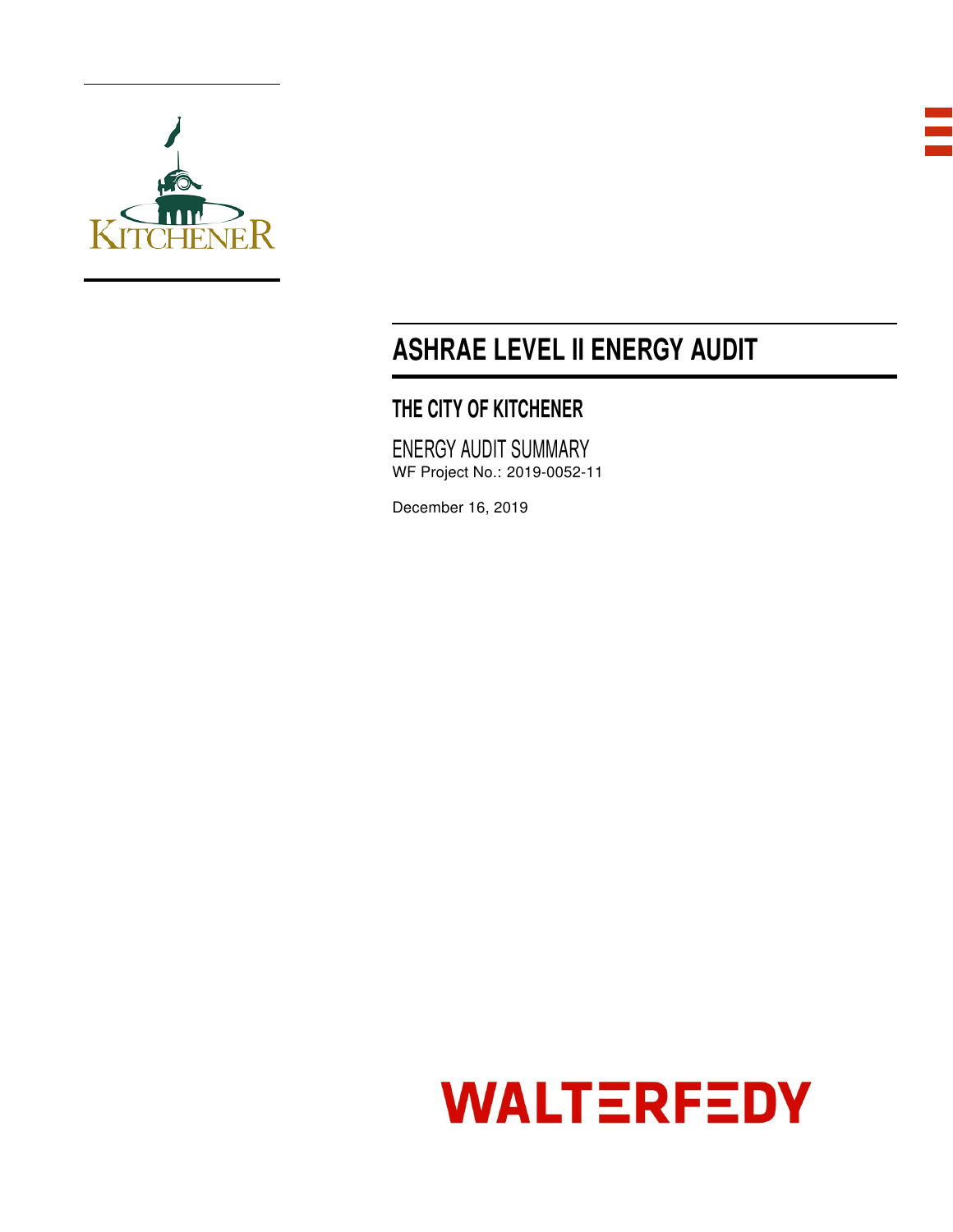# INTRODUCTION

### **Objectives**

WalterFedy was hired by The City of Kitchener to complete ASHRAE level II Energy Audits at 35 of their facilities located within Kitchener, ON. The purpose of this portfolio energy audit program is to review how energy and water is currently being consumed within each facility, gain an understanding of how the facility is being operated, and provide specific and actionable recommendations for cost savings and improved efficiencies.

Each report identified and explains potential energy and water conservation measures and provides economic analyses in order to estimate utility savings, greenhouse gas reductions, budget implementation costs, and simple payback periods.

The goal of the audits is to recognize EWCMs with high financial and greenhouse gas savings along with reasonable payback periods. An analysis of historical energy and water use provides insight into the consumption patterns of the facilities.

It is The City of Kitcheners intent to pair the results of this portfolio energy audit program with their multi-year capital planning strategy.

### Contact information

| Client:                          | <b>Consultant:</b>                |
|----------------------------------|-----------------------------------|
| The City of Kitchener            | WalterFedv                        |
| Claire Bennett, MA, OPPI Cand.   | Josh Gibbins, P.Eng.              |
| Corporate Sustainability Officer | Senior Energy Engineer            |
| 519-741-2200 ext. 7322           | 519.576.2150 x480                 |
| Claire.Bennett@kitchener.ca      | jgibbins@walterfedy.com           |
| 200 King Street West             | 675 Queen Street South, Suite 111 |
| Kitchener N2G 4G7                | Kitchener, ON N2M 1A1             |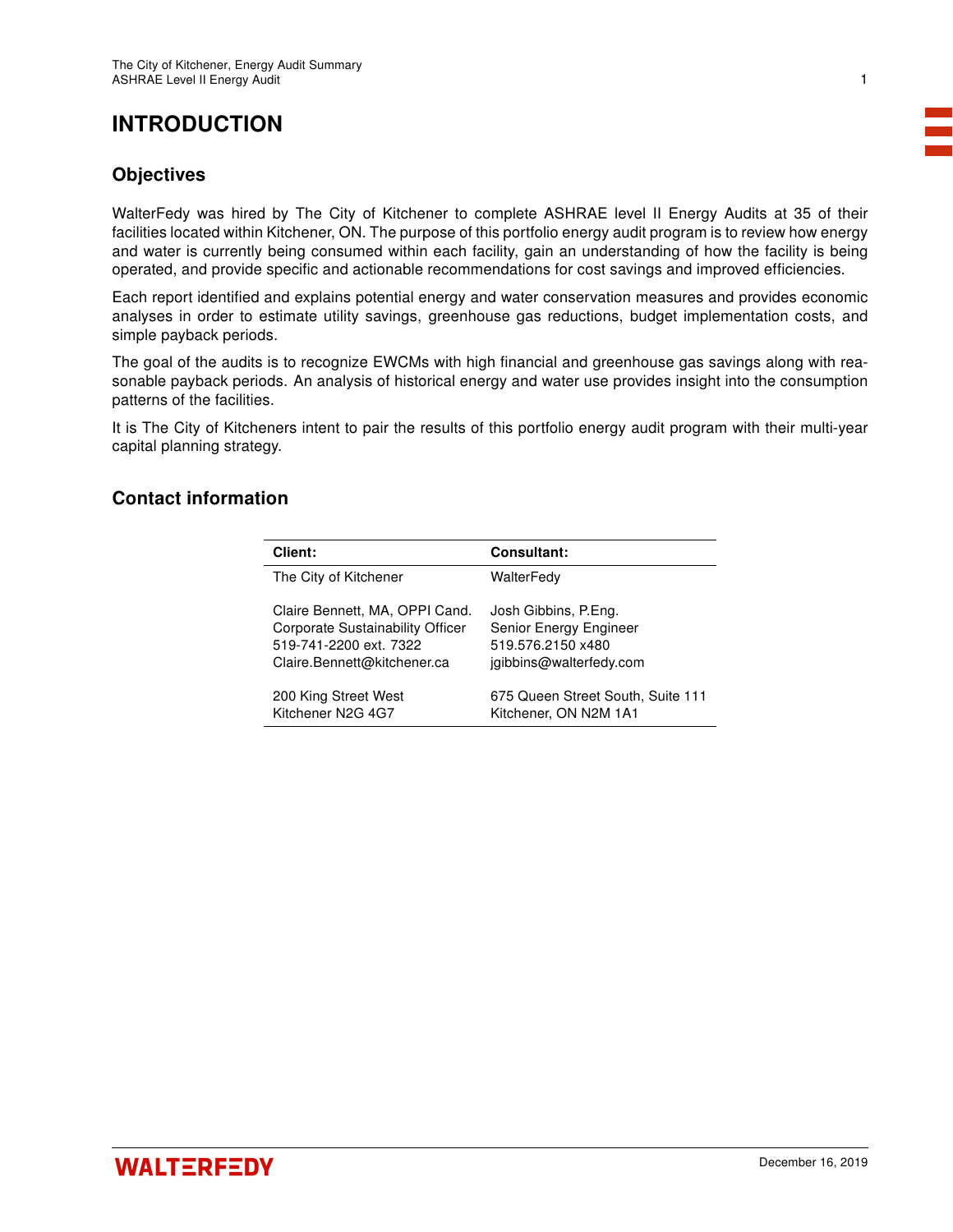## RECOMMENDATIONS

### Recommendations - Low/no cost projects

Numerous low/no cost opportunities were reported within the energy audits. These opportunities focused on adjustments to existing building control systems (ie. equipment schedules, setpoint adjustments) or low cost equipment replacements (faucet aerators). It is understood that the City's own forces would be available to complete these projects. A summary of these opportunities are found within the table below (refer to Table 4 for a complete list of EWCMs).

| Facility                                        | <b>ECM</b> description                     | Savings (\$) | eCO2 savings (tonnes) |
|-------------------------------------------------|--------------------------------------------|--------------|-----------------------|
| Bridgeport community centre                     | Temperature setpoint optimization          | 484.72       | 0.19                  |
| Centreville chicopee community centre           | Faucet aerator upgrade                     | 248.35       | 0.23                  |
| Chandler mowat community centre                 | Faucet aerator upgrade                     | 313.04       | 0.29                  |
| Country hills comuunity centre                  | HVAC schedule optimization (gym)           | 2.217.65     | 7.91                  |
|                                                 | Faucet aerator upgrade                     | 338.54       | 0.32                  |
| Downtown Community Centre/WCDSB Administration  | Faucet aerator upgrade                     | 582.91       | 0.55                  |
| Fire station #5 Forest heights community centre | Faucet aerator upgrade                     | 761.43       | 0.72                  |
| Mill countland community centre                 | Faucet aerator upgrade                     | 310.72       | 0.29                  |
| Rockway community centre                        | Faucet aerator upgrade                     | 647.35       | 0.60                  |
| <b>Breithuapt Centre and Park</b>               | Pool evaporation optimization              | 6,752.93     | 33.30                 |
| Cameron Heights Collegiate Pool                 | Pool evaporation optimization              | 5,264.96     | 29.53                 |
| Forest Heights Swimming Pool and Library        | Faucet aerator upgrade                     | 634.85       | 0.54                  |
|                                                 | Pool evaporation optimization              | 6,275.78     | 29.53                 |
| <b>Grand River Recreation Complex</b>           | Pool evaporation optimization              | 6.333.46     | 29.53                 |
| Wilson pool                                     | Faucet aerator upgrade                     | 216.72       | 0.18                  |
| <b>Idlewood Pool</b>                            | Faucet aerator upgrade                     | 529.79       | 0.44                  |
| <b>Activa Group Sportsplex</b>                  | HVAC schedule optimization                 | 18.054.96    | 72.29                 |
|                                                 | General energy awareness                   | 50,386.56    | 41.27                 |
|                                                 | Ice thickness and temperature optimization | 19,490.57    | 5.93                  |
|                                                 | Faucet aerator upgrade                     | 7,460.71     | 5.96                  |
| <b>Grand River Arena</b>                        | Faucet aerator upgrade                     | 1.569.32     | 1.49                  |
|                                                 | Booster pump removal                       | 77.31        | 0.02                  |
| Lions Arena                                     | Faucet aerator upgrade                     | 1.658.43     | 1.57                  |
| Kitchener Memorial Auditorium Complex           | Electricity peak demand management         | 50,137.82    | 0.03                  |
|                                                 | General energy awareness                   | 92.488.18    | 102.08                |
|                                                 | Ice thickness and temperature optimization | 31,904.23    | 11.87                 |
|                                                 | Faucet aerator upgrade                     | 24,614.96    | 23.38                 |
| Kitchener City Hall                             | HVAC schedule optimization                 | 15,847.75    | 31.17                 |
|                                                 | General energy awareness                   | 85,945.34    | 76.62                 |
|                                                 | Lighting schedule optimization             | 8.840.50     | 2.72                  |
|                                                 | Pump schedule optimization                 | 7,086.30     | 2.18                  |
| Kitchener Market                                | General energy awareness                   | 23,681.40    | 26.85                 |
|                                                 | HVAC schedule optimization                 | 13,921.62    | 38.98                 |
|                                                 | Air-side free-cooling                      | 8,124.47     | 2.23                  |
|                                                 | Faucet aerator upgrade                     | 4,307.70     | 1.04                  |
| <b>Kitchener Operations Facility</b>            | HVAC schedule optimization                 | 71.013.24    | 183.88                |
|                                                 | <b>HVAC</b> control optimization           | 10,578.15    | 34.96                 |
|                                                 | Discharge pressure setpoint optimization   | 4,447.67     | 1.36                  |
|                                                 | Irrigation water use optimization          | 22,380.61    | 0.18                  |
|                                                 | RO water treatment optimization            | 29,840.81    | 0.23                  |
| Fire Headquarters Station #1                    | Faucet aerator upgrade                     | 1,497.79     | 1.26                  |
| Fire Station #2                                 | Faucet aerator upgrade                     | 44.35        | 0.04                  |
| Fire Station #3                                 | Faucet aerator upgrade                     | 378.57       | 0.32                  |
| Total                                           |                                            | 637.692.52   | 804.06                |

|  | Table 1: Recommendations - No/Low Cost EWCMs |  |  |
|--|----------------------------------------------|--|--|
|--|----------------------------------------------|--|--|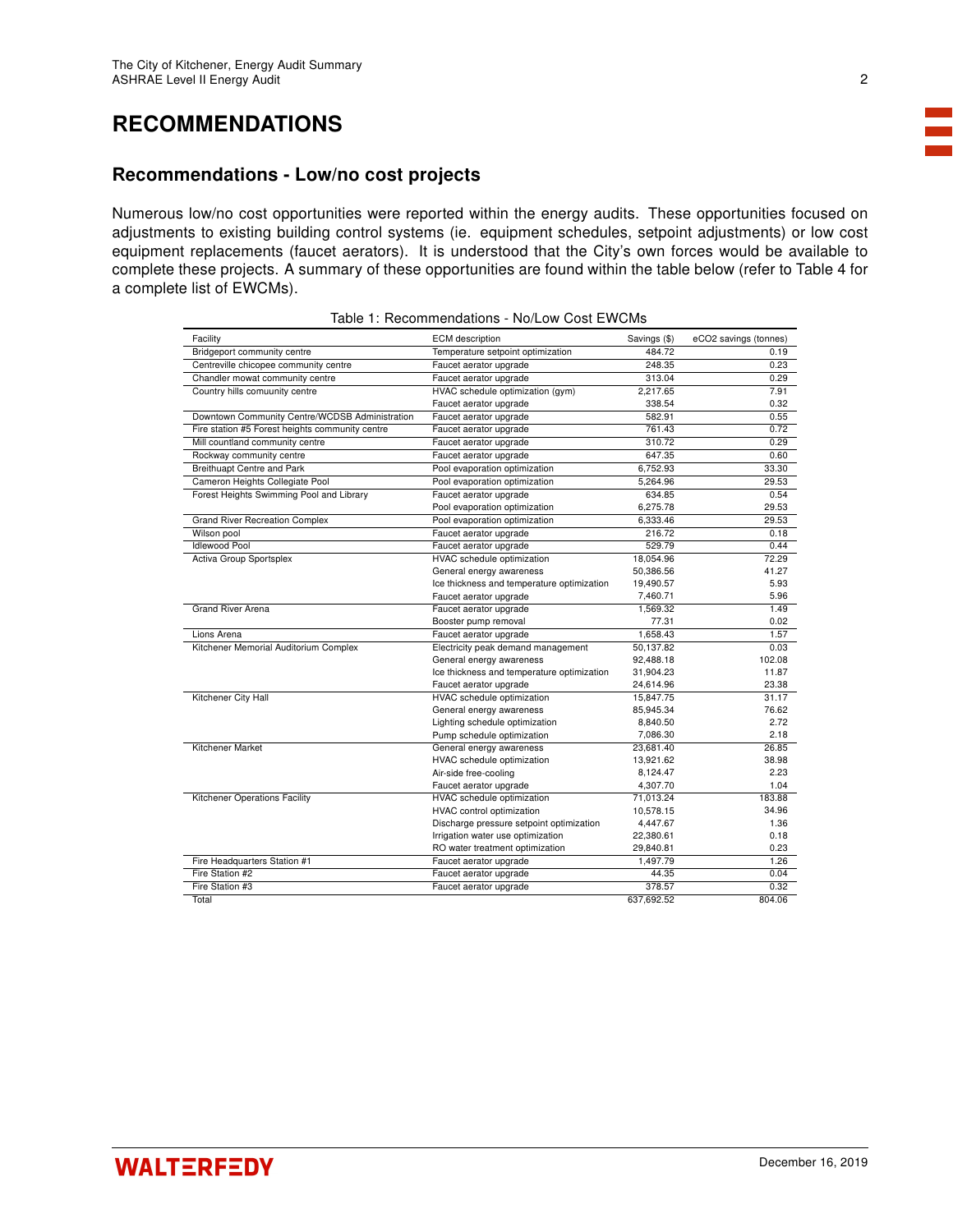### Recommendations - Top projects

To determine the Top Project list (excludes EWCMs listed in Table 1, refer to Table 4 for a complete list of EWCMs), the combined EWCM list from all 35 energy audits were filtered according to the following criteria and summarized below.

- The simple payback of the ECWM is < 12 years.
- The utility savings of the ECWM are > \$1,000.
- The GHG reduction of the ECWM is > 5 tonnes.

| Table 2: Recommendations - Top Project EWCMs |  |
|----------------------------------------------|--|
|----------------------------------------------|--|

| Facility                                       | <b>ECM</b> description                   | Savings (\$) | eCO2 savings (tonnes) | Capital cost (\$) | Payback (years) | Cost/eCO2 savings (\$/eCO2 tonnes) |
|------------------------------------------------|------------------------------------------|--------------|-----------------------|-------------------|-----------------|------------------------------------|
| Country hills comuunity centre                 | Demand control ventilation (gym)         | 1.822.07     | 13.81                 | 1.500.00          | 0.66            | 108.64                             |
| Downtown Community Centre/WCDSB Administration | Demand control ventilation (gym)         | 4.505.14     | 32.58                 | 1.500.00          | 0.27            | 46.05                              |
| Mill countland community centre                | Demand control ventilation (gym)         | 1.156.97     | 8.91                  | 1.500.00          | 1.04            | 168.44                             |
| Victoria Hills Community Centre                | Demand control ventilation (gym)         | 1,252.20     | 9.17                  | 3,000.00          | 2.16            | 326.98                             |
| Breithuapt Centre and Park                     | Boiler equipment upgrade*                | 5,623.01     | 46.28                 | 69,000.00         | 11.20           | 1,490.97                           |
|                                                | Shower fixture upgrade                   | 60.415.16    | 65.34                 | 3,600.00          | 0.06            | 55.10                              |
| Cameron Heights Collegiate Pool                | Shower fixture upgrade                   | 16.109.25    | 17.23                 | 2,400.00          | 0.15            | 139.26                             |
| Forest Heights Swimming Pool and Library       | Shower fixture upgrade                   | 5,246.70     | 5.68                  | 3,000.00          | 0.57            | 528.34                             |
| <b>Grand River Recreation Complex</b>          | Boiler equipment upgrade (pool)*         | 1,268.39     | 10.33                 | 14,800.00         | 9.30            | 1,432.99                           |
|                                                | Boiler equipment upgrade (heating)*      | 1.217.37     | 9.91                  | 20,000.00         | 11.50           | 2,017.64                           |
| Harry Class Pool                               | Energy recovery (drainwater)             | 1.075.85     | 7.84                  | 2,000.00          | 1.67            | 255.08                             |
| Activa Group Sportsplex                        | Resurfacing water de-aeration            | 31.931.24    | 54.00                 | 50.000.00         | 1.03            | 925.87                             |
|                                                | Ammonia heat rejection equipment upgrade | 21,111.31    | 6.43                  | 180,000.00        | 7.92            | 28,011.99                          |
| Don Mclaren Arena                              | Resurfacing water de-aeration            | 10.989.24    | 19.55                 | 50,000.00         | 4.06            | 2,557.20                           |
| <b>Grand River Arena</b>                       | Resurfacing water de-aeration            | 10,586.26    | 19.55                 | 50,000.00         | 4.25            | 2,557.20                           |
| Lions Arena                                    | Resurfacing water de-aeration            | 10.601.94    | 19.55                 | 50.000.00         | 4.25            | 2.557.20                           |
| Sportsworld Arena                              | Resurfacing water de-aeration            | 27,262.68    | 51.58                 | 50,000.00         | 1.35            | 969.40                             |
|                                                | Low-e ceiling                            | 20,590.31    | 6.30                  | 163,950.00        | 7.35            | 26,023.81                          |
| Kitchener Memorial Auditorium Complex          | Shower fixture upgrade                   | 18,794.04    | 20.30                 | 24.000.00         | 1.28            | 1.182.29                           |
|                                                | Resurfacing water de-aeration            | 43,050.11    | 117.68                | 100,000.00        | 1.73            | 849.74                             |
|                                                | HVAC schedule optimization               | 21.626.83    | 56.22                 | 80.000.00         | 2.66            | 1.423.03                           |
|                                                | Lighting upgrade                         | 76,296.09    | 28.39                 | 374,287.20        | 4.32            | 13,185.06                          |
| Kitchener City Hall                            | Demand control ventilation               | 23,521.69    | 177.91                | 60,000.00         | 2.49            | 337.24                             |
| Kitchener Operations Facility                  | General energy awareness                 | 65.904.88    | 98.98                 | 20,000.00         | 0.30            | 202.06                             |
| Fire Headquarters Station #1                   | Apparatus bay door switches              | 18.055.31    | 62.75                 | 6,500.00          | 0.01            | 103.59                             |
| Total                                          |                                          | 500.014.04   | 966.27                | 1.381.037.20      | 2.76            | 1,429.25                           |

**WALTERFEDY**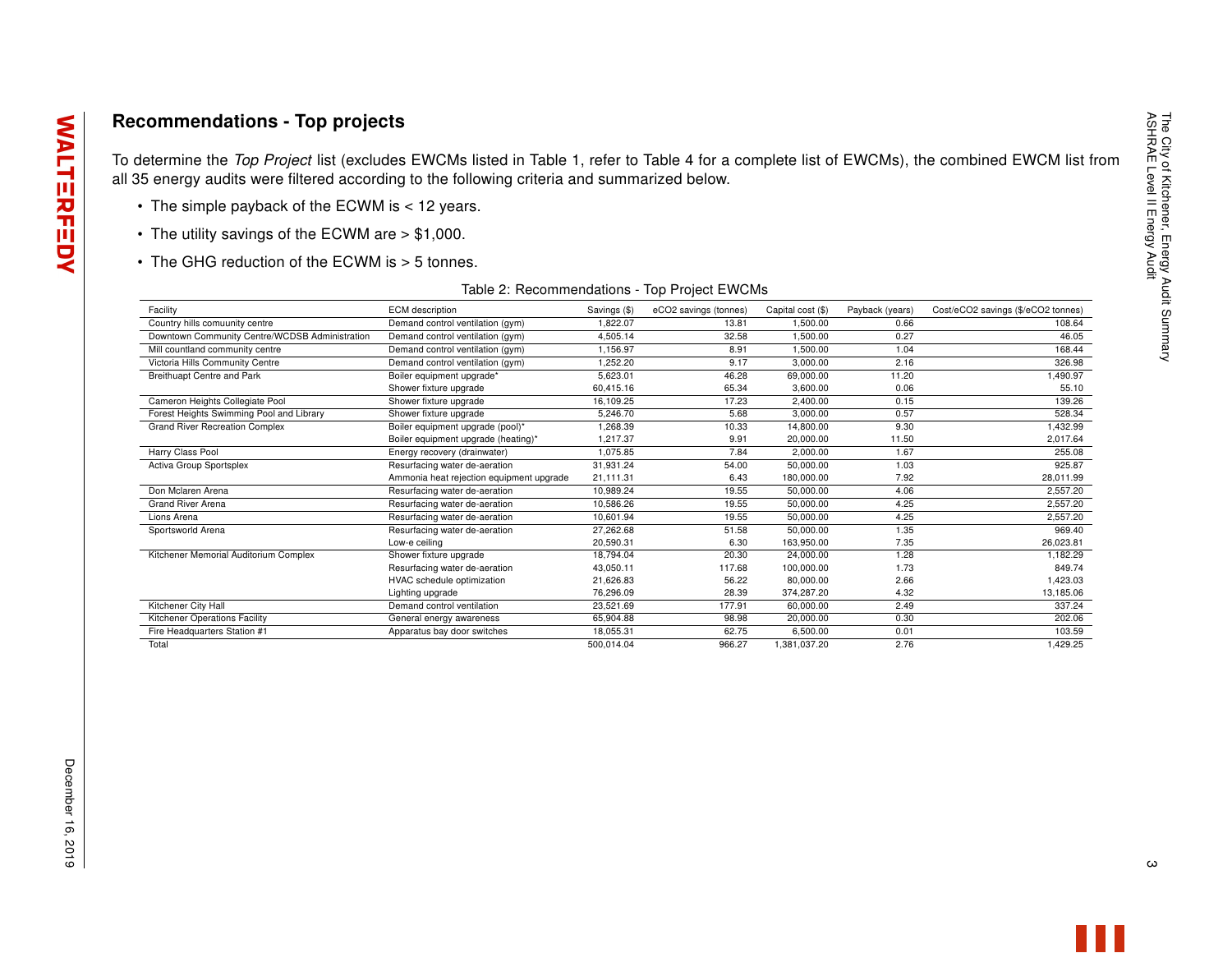### Recommendations - Complete list of EWCMs

The following table provides summary metrics from all 35 energy audits combined. The figures on the following pages provide a site level comparison for the each of the categories listed in the table below.

| Table 3: ASHRAE level II energy audits - 35 site summary totals |  |
|-----------------------------------------------------------------|--|
|-----------------------------------------------------------------|--|

| <b>Annual Electricity Savings</b> | [kWh]                | 10,792,593 |
|-----------------------------------|----------------------|------------|
| Annual Natural Gas Savings        | $\lfloor m3 \rfloor$ | 1,394,076  |
| <b>Annual Water Savings</b>       | $\lceil m3 \rceil$   | 62,426     |
| <b>Utility Cost Savings</b>       | [\$]                 | 2,385,688  |
| eCO2 Savings                      | [tonnes]             | 3,186      |
| <b>Total Capital Costs</b>        | [\$]                 | 22,897,083 |
| <b>Total Incentives</b>           | [\$]                 | 454,690    |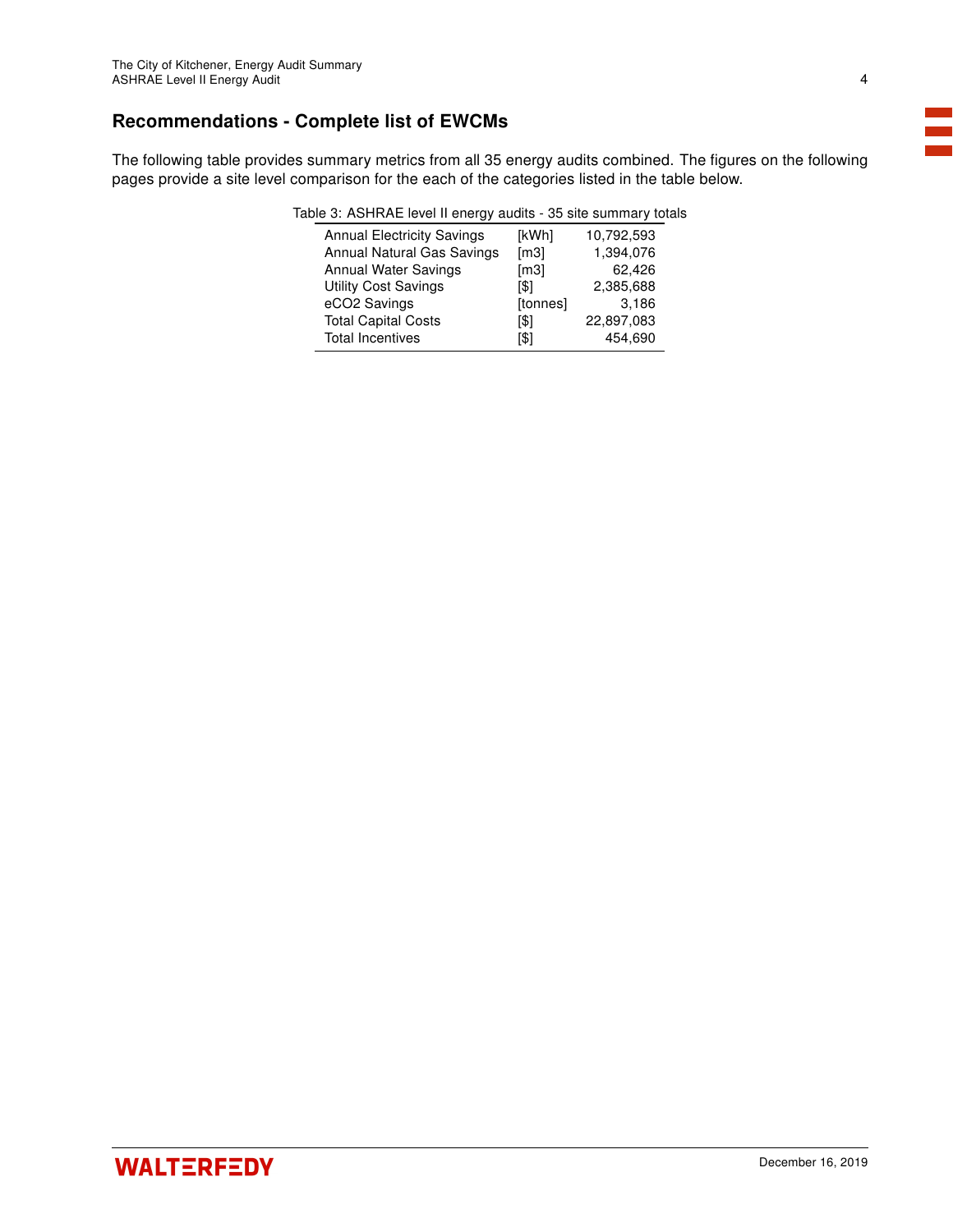| Facility                                        | <b>ECM</b> description                          | Savings (\$) | eCO2 savings (tonnes) | Capital cost (\$) | Payback (years) | Cost/eCO2 savings (\$/eCO2 tonnes) |
|-------------------------------------------------|-------------------------------------------------|--------------|-----------------------|-------------------|-----------------|------------------------------------|
| Bridgeport community centre                     | Lighting upgrade (exterior - wall mounted only) | 550.40       | 0.22                  | 3,000.00          | 4.54            | 13,745.36                          |
|                                                 | Lighting upgrade (interior)                     | 528.20       | 0.21                  | 8,808.00          | 13.94           | 42,052.14                          |
|                                                 | Lighting controls (occupancy)                   | 253.54       | 0.10                  | 7,046.40          | 27.00           | 70,086.91                          |
|                                                 | Lighting controls (daylighting)                 | 92.44        | 0.04                  | 7,193.20          | 77.03           | 196,243.34                         |
|                                                 | Solar PV electricity generation                 | 20,677.26    | 8.20                  | 468,000.00        | 22.63           | 57,077.63                          |
|                                                 | Temperature setpoint optimization               | 484.72       | 0.19                  | 0.00              | 0.00            | 0.00                               |
|                                                 | Water leak monitoring                           | 236.42       | 0.00                  | 1,500.00          | 6.34            | 0.00                               |
|                                                 | General energy awareness                        |              | 0.37                  |                   |                 |                                    |
| Centreville chicopee community centre           | Demand control ventilation (gym)                | 960.27       | 7.16                  | 1,500.00          | 1.25            | 209.47                             |
|                                                 | Lighting upgrade (exterior - wall mounted only) | 325.98       | 0.13                  | 1,800.00          | 4.60            | 14,224.95                          |
|                                                 | Lighting upgrade (interior)                     | 354.09       | 0.14                  | 7,368.00          | 17.40           | 53,604.93                          |
|                                                 |                                                 | 189.05       | 0.00                  | 3,500.00          | 18.51           | 0.00                               |
|                                                 | Toilet upgrade                                  |              |                       |                   |                 |                                    |
|                                                 | Lighting controls (occupancy)                   | 276.41       | 0.11                  | 10,852.65         | 38.49           | 101,144.47                         |
|                                                 | Solar PV electricity generation                 | 15,706.56    | 6.10                  | 348,000.00        | 22.16           | 57,077.63                          |
|                                                 | Faucet aerator upgrade                          | 248.35       | 0.23                  | 0.00              | 0.00            | 0.00                               |
|                                                 | General energy awareness                        | 22,614.13    | 2.38                  |                   |                 |                                    |
| Chandler mowat community centre                 | Lighting upgrade (interior)                     | 898.42       | 0.36                  | 14,320.50         | 13.33           | 40,314.45                          |
|                                                 | Lighting controls (occupancy)                   | 431.24       | 0.17                  | 11,456.40         | 25.78           | 67,190.75                          |
|                                                 | Toilet upgrade                                  | 231.72       | 0.00                  | 7,000.00          | 30.21           | 0.00                               |
|                                                 | Solar PV electricity generation                 | 682.75       | 0.27                  | 15,408.00         | 22.57           | 57,077.63                          |
|                                                 | Faucet aerator upgrade                          | 313.04       | 0.29                  | 0.00              | 0.00            | 0.00                               |
|                                                 | Water leak monitoring                           | 2,361.84     | 0.00                  | 1,500.00          | 0.64            | 0.00                               |
|                                                 | General energy awareness                        | 3,691.91     | 2.95                  |                   |                 |                                    |
| Country hills comuunity centre                  | Demand control ventilation (gym)                | 1,822.07     | 13.81                 | 1,500.00          | 0.66            | 108.64                             |
|                                                 | Lighting upgrade (exterior - wall mounted only) | 493.82       | 0.20                  | 3,000.00          | 5.06            | 15,292.06                          |
|                                                 |                                                 | 291.66       | 0.00                  | 3,500.00          | 12.00           |                                    |
|                                                 | Toilet upgrade                                  |              |                       |                   |                 | 0.00                               |
|                                                 | Lighting upgrade (interior)                     | 970.15       | 0.39                  | 14,688.00         | 12.66           | 38,109.76                          |
|                                                 | Lighting controls (occupancy)                   | 695.68       | 0.28                  | 19,726.80         | 27.56           | 71,377.37                          |
|                                                 | Solar PV electricity generation                 | 14,553.20    | 5.78                  | 330,000.00        | 22.68           | 57,077.63                          |
|                                                 | HVAC schedule optimization (gym)                | 2,217.65     | 7.91                  | 0.00              | 0.00            | 0.00                               |
|                                                 | Faucet aerator upgrade                          | 338.54       | 0.32                  | 0.00              | 0.00            | 0.00                               |
|                                                 | Water leak monitoring                           | 306.43       | 0.00                  | 1,500.00          | 4.90            | 0.00                               |
|                                                 | General energy awareness                        | 2,788.02     | 4.99                  |                   |                 |                                    |
| Downtown Community Centre/WCDSB Administration  | Demand control ventilation (gym)                | 4,505.14     | 32.58                 | 1,500.00          | 0.27            | 46.05                              |
|                                                 | Lighting upgrade (exterior)                     | 438.74       | 0.17                  | 3,000.00          | 5.70            | 17,230.98                          |
|                                                 | Lighting upgrade (interior)                     | 3,957.24     | 1.57                  | 54,715.50         | 11.56           | 34,843.21                          |
|                                                 | Toilet upgrade                                  | 554.60       | 0.00                  | 10,500.00         | 18.93           | 0.00                               |
|                                                 | Demand control ventilation (kitchen)            | 2,315.47     | 1.40                  | 46,500.00         | 19.40           | 33,199.25                          |
|                                                 | Lighting controls (occupancy)                   | 2,018.19     | 0.80                  | 46,508.18         | 22.25           | 58,072.01                          |
|                                                 | Faucet aerator upgrade                          | 582.91       | 0.55                  | 0.00              | 0.00            | 0.00                               |
|                                                 | Water leak monitoring                           | 336.97       | 0.00                  | 1,500.00          | 4.45            | 0.00                               |
|                                                 |                                                 | 14,892.65    | 22.73                 |                   |                 |                                    |
|                                                 | General energy awareness                        |              |                       |                   |                 |                                    |
| Fire station #5 Forest heights community centre | Shower fixture upgrade                          | 517.27       | 0.56                  | 600.00            | 1.16            | 1,076.08                           |
|                                                 | Lighting upgrade (exterior)                     | 1,833.44     | 0.68                  | 14,256.00         | 6.96            | 20,904.27                          |
|                                                 | Toilet upgrade                                  | 584.53       | 0.00                  | 9,800.00          | 16.77           | 0.00                               |
|                                                 | Lighting upgrade (interior)                     | 1,099.95     | 0.41                  | 24,947.25         | 18.96           | 60,975.61                          |
|                                                 | Lighting controls (occupancy)                   | 510.60       | 0.19                  | 20,623.20         | 39.65           | 108,588.09                         |
|                                                 | HVAC system upgrade (ASHP)                      | $-1, 153.12$ | 8.40                  | 17,000.00         |                 | 2,023.60                           |
|                                                 | Energy recovery (change room)                   | $-425.00$    | 2.00                  | 2,000.00          |                 | 1,001.17                           |
|                                                 | Big Ass fans                                    | $-461.02$    | 1.58                  | 30,000.00         |                 | 18,965.90                          |
|                                                 | Solar PV electricity generation                 | 19,695.20    | 7.33                  | 418,140.00        | 21.23           | 57,077.63                          |
|                                                 | Faucet aerator upgrade                          | 761.43       | 0.72                  | 0.00              | 0.00            | 0.00                               |
|                                                 | Water leak monitoring                           | 652.27       | 0.00                  | 1,500.00          | 2.30            | 0.00                               |
|                                                 | Radiant heater sensor upgrade                   | 129.73       | 1.04                  | 1,000.00          | 7.71            | 960.06                             |
|                                                 |                                                 |              |                       |                   |                 |                                    |
|                                                 | General energy awareness                        | 4,523.00     | 8.49                  |                   |                 |                                    |
| Kingsdale community centre and wilson park      | Demand control ventilation (gym)                | 961.20       | 7.37                  | 1,500.00          | 1.25            | 203.60                             |
|                                                 | Lighting upgrade (exterior)                     | 772.32       | 0.30                  | 6,240.00          | 7.21            | 20.692.19                          |

Table 4: Recommendations - Complete list of EWCMs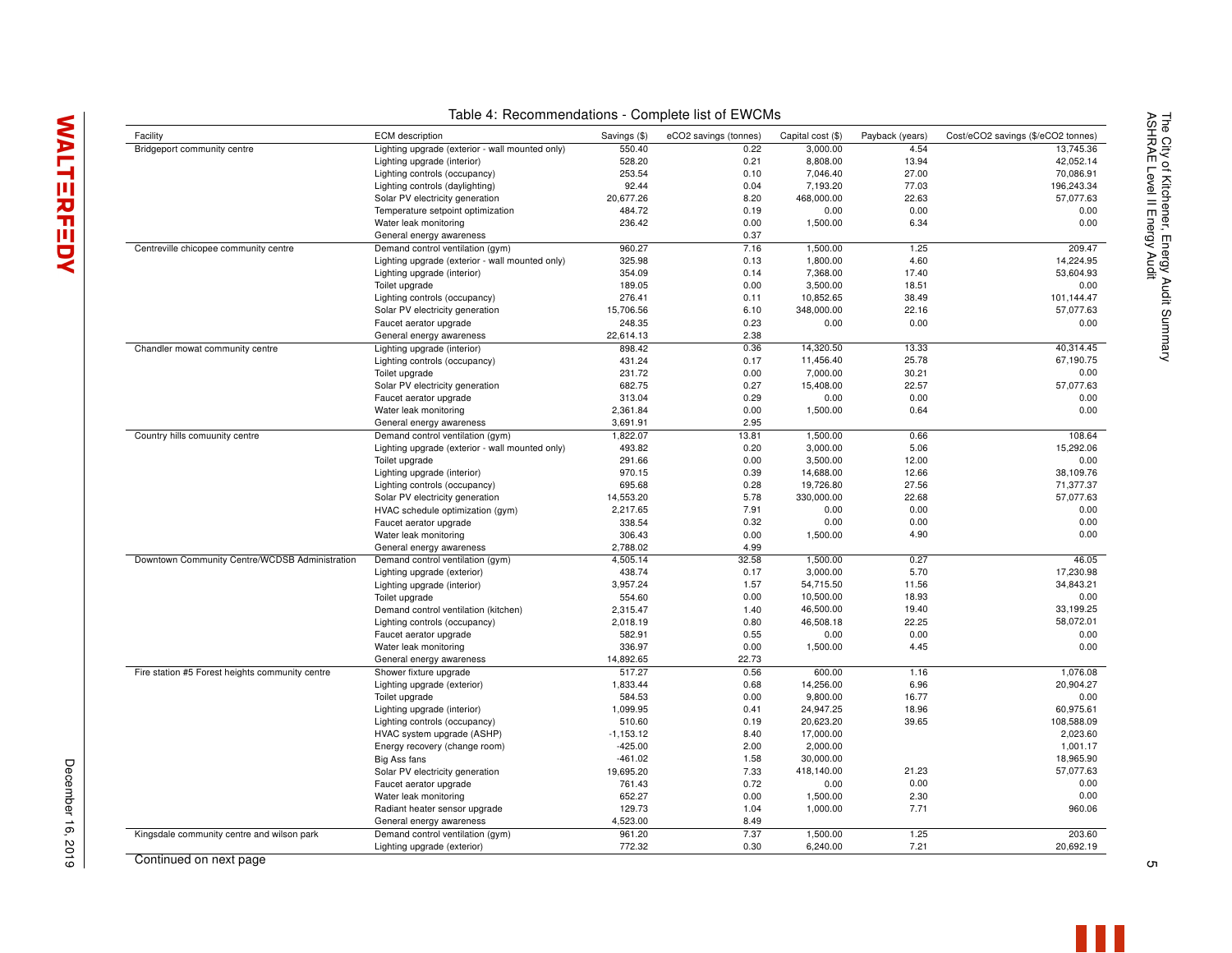|                                   | Lighting upgrade (interior)         | 1,562.51  | 0.61    | 24,801.00  | 13.27    | 40,650.41   |
|-----------------------------------|-------------------------------------|-----------|---------|------------|----------|-------------|
|                                   | Lighting controls (daylighting)     | 390.63    | 0.15    | 14,467.25  | 36.26    | 94,850.95   |
|                                   | Destratification fans               | $-126.55$ | 4.86    | 19,500.00  |          | 4,008.83    |
|                                   | Solar PV electricity generation     | 17,499.11 | 6.83    | 390,000.00 | 22.29    | 57,077.63   |
|                                   | Water leak monitoring               | 561.51    | 0.00    | 1,500.00   | 2.67     | 0.00        |
|                                   | General energy awareness            | 2,759.42  | 3.86    |            |          |             |
| Mill countland community centre   | Demand control ventilation (gym)    | 1,156.97  | 8.91    | 1,500.00   | 1.04     | 168.44      |
|                                   | HVAC system upgrade (portable)      | 934.61    | $-1.74$ | 5,460.00   | 5.84     | $-3,146.11$ |
|                                   | Lighting upgrade (exterior)         | 511.01    | 0.21    | 4,164.00   | 7.22     | 20.281.28   |
|                                   | Lighting upgrade (interior)         | 734.52    | 0.30    | 14,995.50  | 17.07    | 50,813.01   |
|                                   | Toilet upgrade                      | 230.44    | 0.00    | 4,900.00   | 21.26    | 0.00        |
|                                   | Lighting controls (occupancy)       | 264.43    | 0.11    | 8,997.30   | 33.22    | 84,688.35   |
|                                   | Lighting controls (daylighting)     | 220.35    | 0.09    | 10,496.85  | 46.83    | 118.563.69  |
|                                   | Solar PV electricity generation     | 18,233.55 | 7.33    | 418,140.00 | 22.93    | 57,077.63   |
|                                   | Faucet aerator upgrade              | 310.72    | 0.29    | 0.00       | 0.00     | 0.00        |
|                                   | General energy awareness            | 2,035.53  | 3.62    |            |          |             |
| Rockway community centre          | Lighting upgrade (exterior)         | 646.44    | 0.25    | 4,776.00   | 6.38     | 18,881.58   |
|                                   | Lighting upgrade (interior)         | 4,063.42  | 1.59    | 62,047.50  | 12.77    | 39,024.39   |
|                                   | Toilet upgrade                      | 535.12    | 0.00    | 9,800.00   | 18.31    | 0.00        |
|                                   | Lighting controls (occupancy)       | 1,584.73  | 0.62    | 40,330.88  | 24.67    | 65,040.65   |
|                                   |                                     | 647.35    | 0.60    | 0.00       | 0.00     | 0.00        |
|                                   | Faucet aerator upgrade              |           |         |            |          | 0.00        |
|                                   | Water leak monitoring               | 401.06    | 0.00    | 1,500.00   | 3.74     |             |
|                                   | General energy awareness            | 2,880.10  | 3.73    |            |          |             |
| Stanley park community centre     | Lighting upgrade (exterior)         | 1,065.08  | 0.41    | 8,328.00   | 6.93     | 20.281.28   |
|                                   | Lighting upgrade (interior)         | 2,425.68  | 0.94    | 33,057.00  | 11.39    | 35,348.18   |
|                                   | Toilet upgrade                      | 414.70    | 0.00    | 5,600.00   | 13.50    | 0.00        |
|                                   | Lighting controls (occupancy)       | 1,237.10  | 0.48    | 28,098.45  | 21.94    | 58,913.63   |
|                                   | Lighting controls (daylighting)     | 291.08    | 0.11    | 11,569.95  | 38.98    | 103,098.86  |
|                                   | Install solar PV system             | 16,359.66 | 6.31    | 360,000.00 | 22.01    | 57,077.63   |
|                                   | Water leak detection device         | 285.71    | 0.00    | 1,500.00   | 5.25     | 0.00        |
|                                   | General energy awareness            | 2.293.59  | 3.35    |            |          |             |
| Victoria Hills Community Centre   | Demand control ventilation (gym)    | 1,252.20  | 9.17    | 3,000.00   | 2.16     | 326.98      |
|                                   | Lighting upgrade (exterior)         | 934.38    | 0.37    | 3,000.00   | 2.68     | 8,081.79    |
|                                   | Lighting upgrade (interior)         | 886.26    | 0.35    | 13,740.00  | 12.96    | 39.024.39   |
|                                   | Toilet upgrade                      | 391.79    | 0.00    | 7,000.00   | 17.87    | 0.00        |
|                                   | Lighting controls (occupancy)       | 608.12    | 0.24    | 17,442.00  | 27.89    | 72,197.02   |
|                                   | Solar PV electricity generation     | 11,907.17 | 4.73    | 270,000.00 | 22.68    | 57,077.63   |
|                                   | General energy awareness            | 2,850.04  | 5.10    |            |          |             |
| Williamsburg Community Centre     | Thermostat upgrade                  | 112.37    | 0.27    | 600.00     | 5.34     | 2,245.16    |
|                                   | Lighting upgrade (interior)         | 296.32    | 0.10    | 4,423.50   | 12.48    | 43,360.43   |
|                                   | Lighting controls (occupancy)       | 237.05    | 0.08    | 3,538.80   | 14.24    | 43,360.43   |
|                                   | Lighting controls (daylighting)     | 148.16    | 0.05    | 5,160.75   | 34.14    | 101,174.35  |
|                                   | General energy awareness            |           | 0.21    |            |          |             |
| <b>Breithuapt Centre and Park</b> | Demand controlled ventilation (gym) | 724.76    | 4.08    | 4,000.00   | 5.11     | 979.72      |
|                                   | Lighting upgrade (exterior)         | 1,915.94  | 0.57    | 11,700.00  | 5.51     | 20,655.19   |
|                                   | Boiler equipment upgrade*           | 5,623.01  | 46.28   | 69,000.00  | 11.20    | 1,490.97    |
|                                   | Lighting upgrade (interior)         | 3,733.12  | 1.10    | 50,235.50  | 12.87    | 45,516.02   |
|                                   | Destratification fans               | 2,046.02  | 23.73   | 30,000.00  | 13.98    | 1,264.37    |
|                                   | Energy recovery (main change room)  | 708.67    | 18.66   | 24,000.00  | 33.16    | 1,286.44    |
|                                   | Energy recovery (small change room) | 9.94      | 10.93   | 23,000.00  | 2,283.38 | 2,103.81    |
|                                   | Energy recovery (exercise pool)*    | $-163.14$ | 11.48   | 57,000.00  |          | 4,964.77    |
|                                   |                                     | 10,937.51 | 3.23    | 146,880.00 | 13.43    | 45,422.36   |
|                                   | Solar PV electricity generation     | 6,752.93  | 33.30   |            | 0.00     |             |
|                                   | Pool evaporation optimization       |           |         | 0.00       |          | 0.00        |
|                                   | Shower fixture upgrade              | 60,415.16 | 65.34   | 3,600.00   | 0.06     | 55.10       |
|                                   | Lighting controls (occupancy)       | 812.79    | 0.24    | 7,500.00   | 8.93     | 31,210.99   |
|                                   | General energy awareness            | 12,914.52 | 33.17   |            |          |             |
| Cameron Heights Collegiate Pool   | Shower fixture upgrade              | 16,109.25 | 17.23   | 2,400.00   | 0.15     | 139.26      |

Table 4: Recommendations - Complete list of EWCMs Facility **ECM description** Savings (\$) eCO2 savings (tonnes) Capital cost (\$) Payback (years) Cost/eCO2 savings (\$/eCO2 tonnes)

Cameron Heights Collegiate Pool Continued on next page

The City of Kitchener, Energy Audit Summary<br>ASHRAE Level II Energy Audit ASHRAE Level II Energy Audit The City of Kitchener, Energy Audit Summary

December 16, 2019

December 16, 2019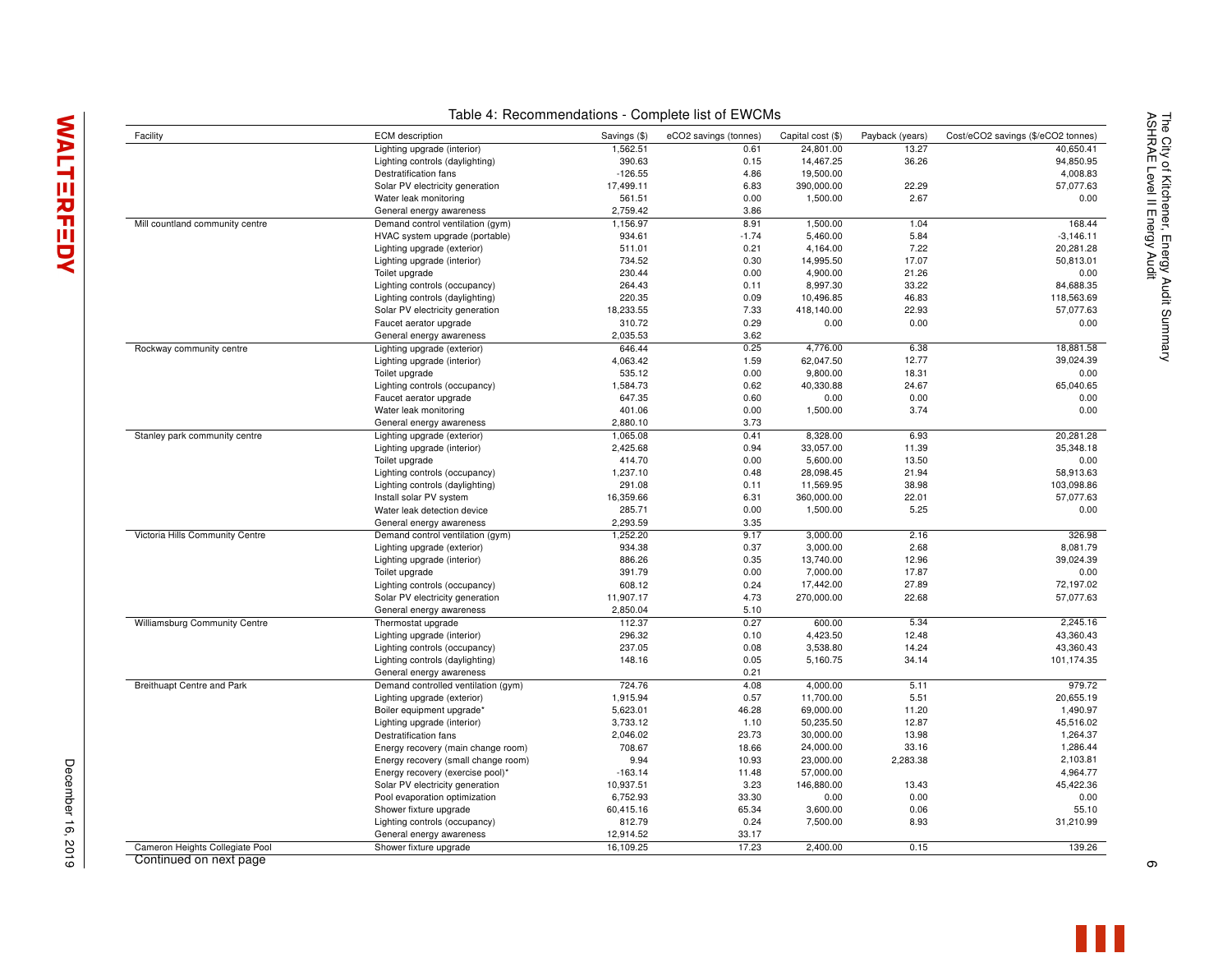| Facility                                 | <b>ECM</b> description                            | Savings (\$) | eCO2 savings (tonnes) | Capital cost (\$) | Payback (years) | Cost/eCO2 savings (\$/eCO2 tonnes) |
|------------------------------------------|---------------------------------------------------|--------------|-----------------------|-------------------|-----------------|------------------------------------|
|                                          | Faucet aerator upgrade                            | 1,045.19     | 0.87                  | 1,800.00          | 1.72            | 2,057.97                           |
|                                          | Lighting upgrade (underwater)                     | 2,685.82     | 0.96                  | 7,200.00          | 2.43            | 7,506.10                           |
|                                          | Lighting upgrade (interior)                       | 729.98       | 0.26                  | 12,069.75         | 15.63           | 46,296.30                          |
|                                          | Boiler equipment upgrade                          | 92.61        | 0.70                  | 24,000.00         | 242.96          | 34,103.31                          |
|                                          | Energy recovery (change room)                     | $-783.84$    | 10.44                 | 23,000.00         |                 | 2,203.06                           |
|                                          | Destratification fans                             | $-401.23$    | 2.16                  | 30,000.00         |                 | 13,919.68                          |
|                                          | Solar PV electricity generation                   | 9,731.68     | 3.48                  | 166,406.40        | 17.10           | 47,878.47                          |
|                                          | Pool evaporation optimization                     | 5,264.96     | 29.53                 | 0.00              | 0.00            |                                    |
|                                          | Lighting controls (occupancy)                     | 370.44       | 0.13                  | 5,250.00          | 13.82           | 39,682.54                          |
|                                          | Energy recovery (pool room)                       | $-1,277.26$  | 6.69                  | 1,000.00          |                 |                                    |
|                                          | General energy awareness                          | 5,460.85     | 14.02                 |                   |                 |                                    |
| Forest Heights Swimming Pool and Library | Faucet aerator upgrade                            | 634.85       | 0.54                  | 0.00              | 0.00            |                                    |
|                                          | Shower fixture upgrade                            | 5,246.70     | 5.68                  | 3,000.00          | 0.57            |                                    |
|                                          | Lighting upgrade (interior)                       | 3,186.95     | 0.94                  | 34,074.25         | 10.11           | 36,412.82                          |
|                                          | Boiler equipment upgrade                          | 1,033.98     | 8.56                  | 15,000.00         | 13.06           | 1,753.28                           |
|                                          | Demand controlled ventilation (meeting room)      | 242.45       | 0.75                  | 4,000.00          | 15.26           | 5,367.43                           |
|                                          |                                                   |              |                       |                   |                 |                                    |
|                                          | Energy recovery (change room)                     | 1,040.35     | 14.60                 | 23,000.00         | 21.73           | 1,575.13                           |
|                                          | <b>Destratification fans</b>                      | $-53.41$     | 6.53                  | 30,000.00         |                 | 4,591.61                           |
|                                          | Solar PV electricity generation                   | 15,065.84    | 4.42                  | 246,528.00        | 16.36           | 55,728.28                          |
|                                          | Pool evaporation optimization                     | 6,275.78     | 29.53                 | 0.00              | 0.00            |                                    |
|                                          | Lighting controls (occupancy)                     | 491.03       | 0.14                  | 4,500.00          | 8.87            | 31,210.99                          |
|                                          | General energy awareness                          | 13,521.84    | 36.19                 |                   |                 |                                    |
| <b>Grand River Recreation Complex</b>    | Shower fixture upgrade                            | 2,767.26     | 2.99                  | 3,000.00          | 1.08            | 1,003.85                           |
|                                          | Lighting upgrade (exterior)                       | 1,348.06     | 0.41                  | 8,100.00          | 5.29            | 19,949.46                          |
|                                          | Boiler equipment upgrade (pool)*                  | 1,268.39     | 10.33                 | 14,800.00         | 9.30            | 1,432.99                           |
|                                          | Lighting upgrade (interior)                       | 4,076.22     | 1.23                  | 42,782.25         | 9.92            | 34,846.67                          |
|                                          | Boiler equipment upgrade (heating)*               | 1,217.37     | 9.91                  | 20,000.00         | 11.50           | 2,017.64                           |
|                                          | Demand controlled ventilation (multipurpose room) | 431.56       | 0.40                  | 6,000.00          | 13.21           | 15,113.78                          |
|                                          | Energy recovery (change room)                     | 1,350.90     | 23.44                 | 24,000.00         | 17.30           | 1,023.91                           |
|                                          | Destratification fans                             | 986.00       | 14.71                 | 30,000.00         | 29.01           | 2,039.38                           |
|                                          | Solar PV electricity generation                   | 2,525.29     | 0.76                  | 43,142.40         | 17.08           | 56,721.54                          |
|                                          | Pool evaporation optimization                     | 6,333.46     | 29.53                 | 0.00              | 0.00            |                                    |
|                                          | Lighting controls (occupancy)                     | 416.84       | 0.13                  | 3,750.00          | 8.70            | 29,868.58                          |
|                                          | General energy awareness                          | 14,040.19    | 28.48                 |                   |                 |                                    |
| Wilson pool                              |                                                   | 216.72       | 0.18                  | 0.00              | 0.00            |                                    |
|                                          | Faucet aerator upgrade                            |              |                       |                   |                 |                                    |
|                                          | Lighting upgrade (exterior)                       | 108.47       | 0.04                  | 3,000.00          | 23.74           | 73,792.02                          |
|                                          | Lighting upgrade (interior)                       | 41.38        | 0.02                  | 3,052.50          | 68.01           | 196,837.99                         |
|                                          | Boiler equipment upgrade                          | 81.25        | 0.54                  | 15,000.00         | 166.16          | 27,591.53                          |
|                                          | Lighting controls (occupancy)                     | 20.98        | 0.01                  | 1,950.00          | 92.58           | 248,015.87                         |
|                                          | General energy awareness                          | 378.12       | 1.14                  |                   |                 |                                    |
|                                          | Envelope sealing                                  | 75.99        | 0.22                  |                   |                 |                                    |
| Harry Class Pool                         | Energy recovery (drainwater)                      | 1,075.85     | 7.84                  | 2,000.00          | 1.67            |                                    |
|                                          | Lighting upgrade (interior)                       | 153.10       | 0.06                  | 6,261.00          | 37.70           | 110,894.64                         |
|                                          | Boiler equipment upgrade                          | 1,059.90     | 7.72                  | 108,000.00        | 96.24           | 13,981.34                          |
|                                          | Lighting controls (daylighting)                   | 81.51        | 0.03                  | 1,400.00          | 16.81           | 46,575.75                          |
|                                          | General energy awareness                          | 2,178.94     | 10.38                 |                   |                 |                                    |
|                                          | Envelope sealing                                  | 260.78       | 0.10                  |                   |                 |                                    |
| <b>Idlewood Pool</b>                     | Faucet aerator upgrade                            | 529.79       | 0.44                  | 0.00              | 0.00            |                                    |
|                                          | Lighting upgrade (exterior)                       | 139.02       | 0.05                  | 3,900.00          | 24.46           | 77,089.12                          |
|                                          | Lighting upgrade (interior)                       | 49.31        | 0.02                  | 3,532.50          | 66.04           | 196,837.99                         |
|                                          | Lighting controls (occupancy)                     | 19.94        | 0.01                  | 1,800.00          | 89.89           | 248,015.87                         |
|                                          |                                                   | 369.38       | 1.26                  |                   |                 |                                    |
|                                          | General energy awareness<br>Envelope sealing      | 55.57        | 0.17                  |                   |                 |                                    |
|                                          |                                                   |              |                       |                   |                 |                                    |
| Activa Group Sportsplex                  | Resurfacing water de-aeration                     | 31,931.24    | 54.00                 | 50,000.00         | 1.03            |                                    |
|                                          | Shower fixture upgrade                            | 4,545.05     | 4.14                  | 13,200.00         | 2.90            | 3,190.06                           |
|                                          | Pump speed controls (ice)                         | 9,657.07     | 2.94                  | 40,000.00         | 3.53            | 13,608.22                          |
|                                          | Ammonia heat rejection equipment upgrade          | 21,111.31    | 6.43                  | 180,000.00        | 7.92            | 28,011.99                          |

Table 4: Recommendations - Complete list of EWCMs

# **WALTERFEDY**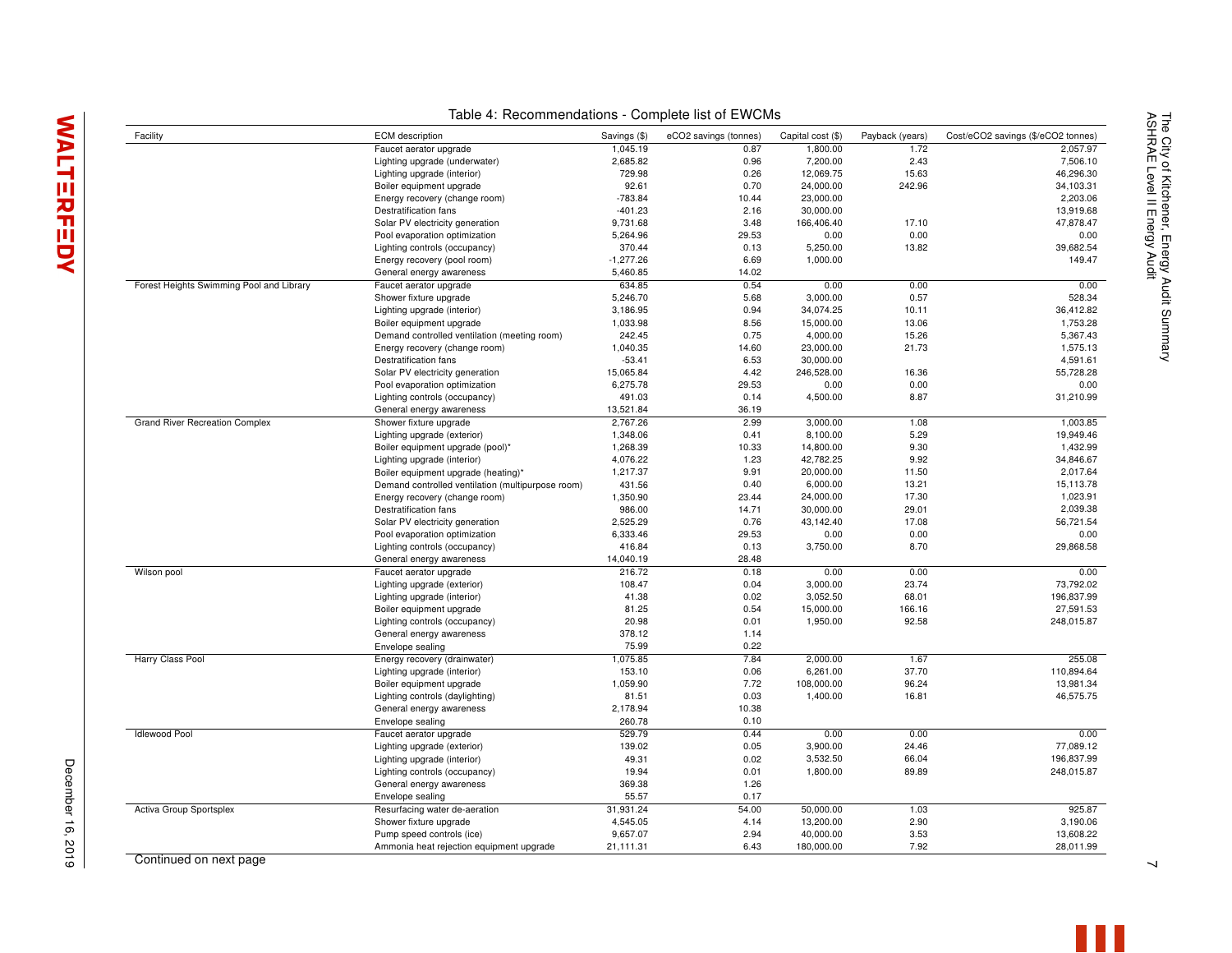December 16, 2019

December 16, 2019

| Facility                 | <b>ECM</b> description                     | Savings (\$)          | eCO2 savings (tonnes) | Capital cost (\$) | Payback (years) | Cost/eCO2 savings (\$/eCO2 tonnes) |
|--------------------------|--------------------------------------------|-----------------------|-----------------------|-------------------|-----------------|------------------------------------|
|                          | Demand control ventilation                 | 501.49                | 3.58                  | 8,000.00          | 15.68           | 2,235.97                           |
|                          | Toilet upgrade                             | 1,676.52              | 0.00                  | 28,000.00         | 16.70           | 0.00                               |
|                          | MAU equipment upgrade                      | 2,800.89              | 8.63                  | 50,000.00         | 17.38           | 5,791.31                           |
|                          | HVAC schedule optimization                 | 18,054.96             | 72.29                 | 0.00              | 0.00            | 0.00                               |
|                          | General energy awareness                   | 50,386.56             | 41.27                 | 0.00              | 0.00            | 0.00                               |
|                          | Ice thickness and temperature optimization | 19,490.57             | 5.93                  | 0.00              | 0.00            | 0.00                               |
|                          | Faucet aerator upgrade                     | 7.460.71              | 5.96                  | 0.00              | 0.00            | 0.00                               |
| Don Mclaren Arena        | Shower fixture upgrade                     | 1,580.98              | 1.71                  | 3,000.00          | 1.90            | 1,757.78                           |
|                          | Resurfacing water de-aeration              | 10,989.24             | 19.55                 | 50,000.00         | 4.06            | 2,557.20                           |
|                          | Pump speed controls (ice)                  | 3,952.39              | 1.10                  | 20,000.00         | 4.50            | 18,130.34                          |
|                          | Lighting upgrade (interior)                | 808.48                | 0.23                  | 7,543.50          | 8.43            | 33,430.28                          |
|                          | Toilet upgrade                             | 588.10                | 0.00                  | 7,000.00          | 11.90           | 0.00                               |
|                          | Low-e ceiling                              | 5,549.56              | 1.55                  | 79,402.50         | 13.75           | 51,263.83                          |
|                          | Dehumidifier upgrade                       | 6,365.36              | 1.78                  | 120,000.00        | 18.85           | 67,545.07                          |
|                          | Desuperheater                              | 691.91                | 5.62                  | 20,000.00         | 28.91           | 3,560.47                           |
|                          | DHW heater equipment upgrade               | 507.31                | 4.12                  | 39,000.00         | 74.51           | 9,469.37                           |
|                          | Solar PV electricity generation            | 79,748.66             | 22.26                 | 1,270,440.00      | 15.93           | 57,077.63                          |
| <b>Grand River Arena</b> | Shower fixture upgrade                     | 4,472.25              | 4.83                  | 3,000.00          | 0.67            | 621.65                             |
|                          | Resurfacing water de-aeration              | 10,586.26             | 19.55                 | 50,000.00         | 4.25            | 2,557.20                           |
|                          | Lighting upgrade (exterior)                | 848.80                | 0.25                  | 4,488.00          | 4.49            | 18,071.56                          |
|                          | Pump speed controls (ice)                  | 3,770.25              | 1.10                  | 20,000.00         | 4.72            | 18,130.34                          |
|                          | Lighting upgrade (interior)                | 1,221.74              | 0.36                  | 9,093.00          | 6.73            | 25,437.53                          |
|                          | Low-e ceiling                              | 5,293.82              | 1.55                  | 80,190.00         | 14.56           | 51,772.26                          |
|                          | Toilet upgrade                             | 415.73                | 0.00                  | 7,000.00          | 16.84           | 0.00                               |
|                          | Desuperheater                              | 694.06                | 5.62                  | 20,000.00         | 28.82           | 3,560.47                           |
|                          | Energy recovery (change room)              | 967.17                | 19.18                 | 57,000.00         | 58.40           | 2,971.50                           |
|                          | DHW heater equipment upgrade               | 609.11                | 4.93                  | 39,000.00         | 62.06           | 7,911.11                           |
|                          | Solar PV electricity generation            | 75,732.38             | 22.16                 | 1,264,740.00      | 16.70           | 57,077.63                          |
|                          | Faucet aerator upgrade                     | 1,569.32              | 1.49                  | 0.00              | 0.00            | 0.00                               |
|                          | Booster pump removal                       | 77.31                 | 0.02                  | 0.00              | 0.00            | 0.00                               |
| Lions Arena              | Shower fixture upgrade                     | 2,363.39              | 2.55                  | 3,000.00          | 1.27            | 1,177.51                           |
|                          |                                            | 10,601.94             | 19.55                 | 50,000.00         | 4.25            | 2,557.20                           |
|                          | Resurfacing water de-aeration              | 3,770.25              |                       | 20,000.00         | 4.72            | 18,130.34                          |
|                          | Pump speed controls (ice)                  | 1,915.55              | 1.10<br>0.56          | 16,275.00         | 7.68            | 29,038.53                          |
|                          | Lighting upgrade (interior)                | 877.91                | 0.00                  | 7,000.00          | 7.97            | 0.00                               |
|                          | Toilet upgrade<br>Low-e ceiling            | 5,293.82              | 1.55                  | 80,190.00         | 14.56           | 51,772.26                          |
|                          |                                            | 6,697.59              | 1.96                  | 130,388.00        | 19.09           | 66,537.35                          |
|                          | Lighting upgrade (exterior)                | 3,036.01              | 0.89                  | 60,000.00         | 19.76           | 67,545.07                          |
|                          | Dehumidifier upgrade<br>Desuperheater      | 699.21                | 5.62                  | 20,000.00         | 28.60           | 3,560.47                           |
|                          |                                            | 699.86                | 5.62                  | 39,000.00         | 54.01           | 6,936.55                           |
|                          | DHW heater equipment upgrade               |                       | 22.48                 | 1,283,040.00      | 16.70           | 57,077.63                          |
|                          | Solar PV electricity generation            | 76,828.18<br>1,658.43 | 1.57                  | 0.00              | 0.00            | 0.00                               |
|                          | Faucet aerator upgrade                     | 67.72                 | 0.02                  | 270.00            | 3.99            | 13,626.34                          |
| Sportsworld Arena        | Booster pump removal                       |                       |                       |                   | 1.35            | 969.40                             |
|                          | Resurfacing water de-aeration              | 27,262.68             | 51.58                 | 50,000.00         |                 |                                    |
|                          | Shower fixture upgrade                     | 4,400.00              | 4.69                  | 6,000.00          | 1.36            | 1,280.16                           |
|                          | Pump speed controls (ice)                  | 9,606.85              | 2.94                  | 40,000.00         | 3.55            | 13,608.22                          |
|                          | Low-e ceiling                              | 20,590.31             | 6.30                  | 163,950.00        | 7.35            | 26,023.81                          |
|                          | DHW boiler equipment upgrade               | 4,554.65              | 36.27                 | 60,000.00         | 12.91           | 1,654.29                           |
|                          | Toilet upgrade                             | 1,635.22              | 0.00                  | 23,100.00         | 14.13           | 0.00                               |
|                          | Solar PV electricity generation            | 187,757.70            | 57.45                 | 3,279,000.00      | 17.46           | 57,077.63                          |
|                          | Water leak monitoring                      | 6,244.86              | 0.00                  | 1,500.00          | 0.24            | 0.00                               |
| Queensmount Arena        | Lighting upgrade (exterior)                | 476.46                | 0.17                  | 3,000.00          | 5.25            | 17,230.98                          |
|                          | Lighting upgrade (interior)                | 3,332.74              | 1.22                  | 49,789.25         | 12.42           | 40,884.03                          |
|                          | DHW heater equipment upgrade               | 934.93                | 7.50                  | 19,500.00         | 20.22           | 2,600.66                           |
|                          | Toilet upgrade                             | 94.41                 | 0.00                  | 5,600.00          | 59.32           | 0.00                               |
|                          | Solar PV electricity generation            | 21,575.75             | 7.88                  | 450,000.00        | 20.86           | 57,077.63                          |
|                          | Water leak monitoring                      | 248.44                | 0.00                  | 1,500.00          | 6.04            | 0.00                               |

Table 4: Recommendations - Complete list of EWCMs

Continued on next page

 $\infty$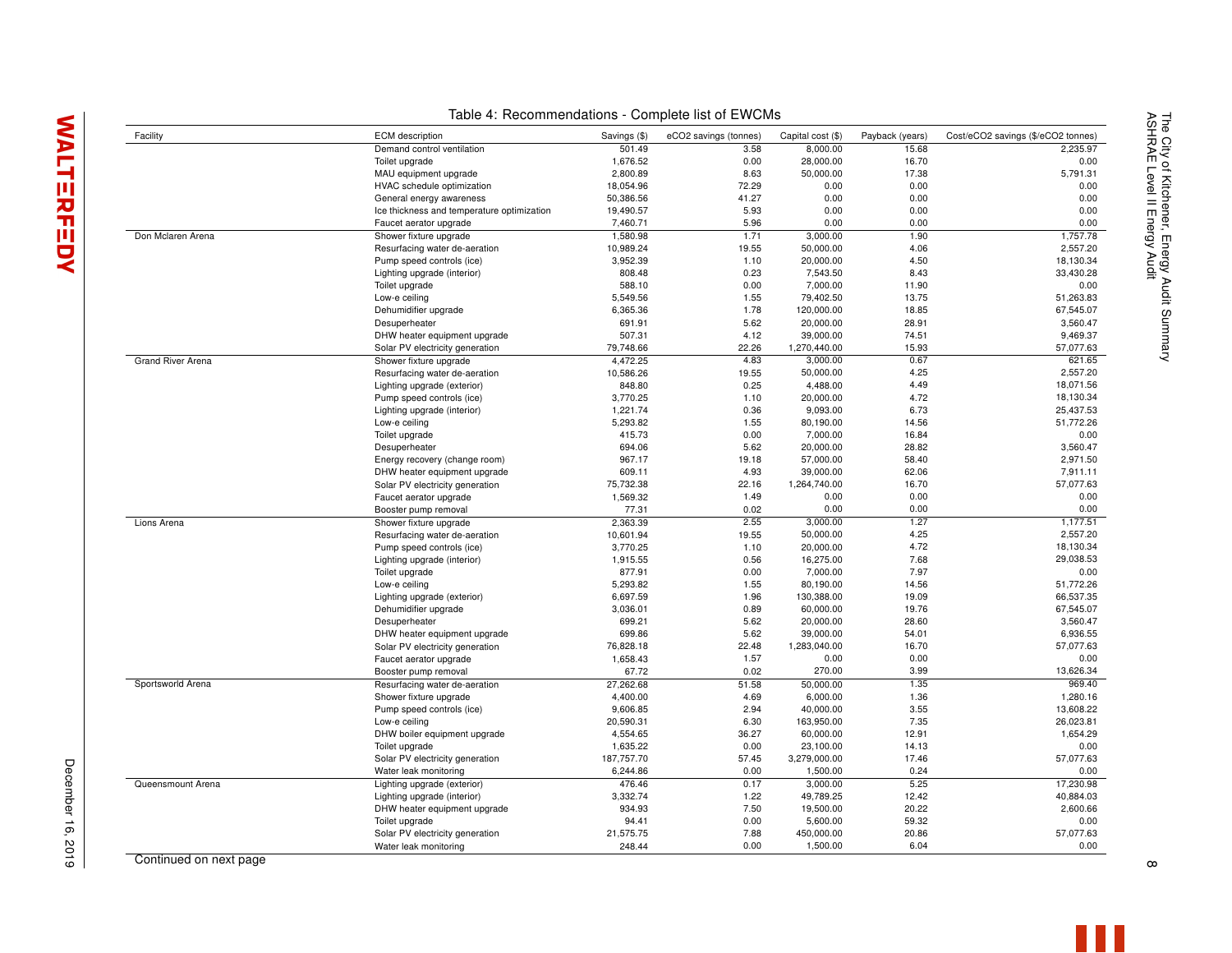| Facility                              | <b>ECM</b> description                                      | Savings (\$) | eCO2 savings (tonnes) | Capital cost (\$) | Payback (years) | Cost/eCO2 savings (\$/eCO2 tonnes) |
|---------------------------------------|-------------------------------------------------------------|--------------|-----------------------|-------------------|-----------------|------------------------------------|
| Kitchener Memorial Auditorium Complex | Shower fixture upgrade                                      | 18.794.04    | 20.30                 | 24.000.00         | 1.28            | 1.182.29                           |
|                                       | Resurfacing water de-aeration                               | 43,050.11    | 117.68                | 100,000.00        | 1.73            | 849.74                             |
|                                       | HVAC schedule optimization                                  | 21,626.83    | 56.22                 | 80,000.00         | 2.66            | 1.423.03                           |
|                                       | Air-side free-cooling (atrium)                              | 3,650.29     | 1.36                  | 14,000.00         | 3.84            | 10,308.15                          |
|                                       | Lighting upgrade                                            | 76,296.09    | 28.39                 | 374,287.20        | 4.32            | 13,185.06                          |
|                                       | Pump speed controls (ice)                                   | 7,900.20     | 2.94                  | 60,000.00         | 6.85            | 20,412.33                          |
|                                       | Toilet upgrade                                              | 14,756.38    | 0.00                  | 140,000.00        | 9.49            | 0.00                               |
|                                       | Low-e ceiling                                               | 12,824.93    | 4.77                  | 170,625.00        | 12.56           | 35,757.51                          |
|                                       | Electricity peak demand management                          | 50,137.82    | 0.03                  | 0.00              | 0.00            | 0.00                               |
|                                       | General energy awareness                                    | 92,488.18    | 102.08                | 0.00              | 0.00            | 0.00                               |
|                                       | Ice thickness and temperature optimization                  | 31,904.23    | 11.87                 | 0.00              | 0.00            | 0.00                               |
|                                       | Faucet aerator upgrade                                      | 24,614.96    | 23.38                 | 0.00              | 0.00            | 0.00                               |
|                                       | Water fixture control optimization                          | 10,059.38    | 0.00                  | 8,400.00          | 0.84            | 0.00                               |
| Kitchener City Hall                   | Demand control ventilation                                  | 23,521.69    | 177.91                | 60,000.00         | 2.49            | 337.24                             |
|                                       | Pump speed controls (HVAC)                                  | 7,640.61     | 2.35                  | 34,500.00         | 3.90            | 14,669.67                          |
|                                       | AHU configuration upgrade                                   | 3,001.17     | 13.87                 | 45,000.00         | 14.71           | 3,244.04                           |
|                                       | Lighting controls                                           | 31,218.59    | 9.61                  | 568,779.75        | 17.91           | 59,191.61                          |
|                                       | Lighting upgrade                                            | 35,551.81    | 10.94                 | 1,022,223.00      | 21.22           | 93,414.27                          |
|                                       | Chiller equipment upgrade                                   | 5,771.08     | 1.78                  | 296,000.00        | 50.67           | 166,633.99                         |
|                                       | Condensing water filter upgrade                             | 69.69        | 0.00                  | 47,600.00         | 683.00          | 0.00                               |
|                                       | HVAC schedule optimization                                  | 15.847.75    | 31.17                 | 0.00              | 0.00            | 0.00                               |
|                                       | General energy awareness                                    | 85,945.34    | 76.62                 | 0.00              | 0.00            | 0.00                               |
|                                       | Lighting schedule optimization                              | 8,840.50     | 2.72                  | 0.00              | 0.00            | 0.00                               |
|                                       | Pump schedule optimization                                  | 7,086.30     | 2.18                  | 0.00              | 0.00            | 0.00                               |
| Kitchener Market                      | Toilet upgrade                                              | 2,084.62     | 0.00                  | 14,000.00         | 6.72            | 0.00                               |
|                                       | Lighting upgrade and controls                               | 22,407.61    | 6.15                  | 283,822.67        | 12.39           | 46,157.19                          |
|                                       | Demand control ventilation (kitchen)                        | 5,873.45     | 16.54                 | 275,000.00        | 46.82           | 16,630.99                          |
|                                       | Exterior door upgrade                                       | 989.71       | 8.01                  | 136,500.00        | 137.71          | 17,042.62                          |
|                                       | Solar PV electricity generation                             | 30,645.25    | 8.41                  | 480,000.00        | 15.66           | 57,077.63                          |
|                                       | General energy awareness                                    | 23,681.40    | 26.85                 | 0.00              | 0.00            | 0.00                               |
|                                       | HVAC schedule optimization                                  | 13,921.62    | 38.98                 | 0.00              | 0.00            | 0.00                               |
|                                       | Air-side free-cooling                                       | 8,124.47     | 2.23                  | 0.00              | 0.00            | 0.00                               |
|                                       | Faucet aerator upgrade                                      | 4,307.70     | 1.04                  | 0.00              | 0.00            | 0.00                               |
| Kitchener Operations Facility         | Pump speed controls upgrade                                 | 2,981.36     | 0.91                  | 10,000.00         | 2.74            | 10.998.11                          |
|                                       | Lighting fixture upgrade                                    | 57,202.65    | 17.45                 | 962,921.30        | 16.53           | 55,195.95                          |
|                                       | Lighting controls upgrade                                   | 21,527.42    | 6.57                  | 919,152.15        | 42.36           | 140,000.00                         |
|                                       | GSHP system application                                     | $-25,235.54$ | 316.74                | 10,000.00         |                 | 31.57                              |
|                                       | HVAC schedule optimization                                  | 71,013.24    | 183.88                | 0.00              | 0.00            | 0.00                               |
|                                       | HVAC control optimization                                   | 10,578.15    | 34.96                 | 0.00              | 0.00            | 0.00                               |
|                                       | Discharge pressure setpoint optimization                    | 4,447.67     | 1.36                  | 0.00              | 0.00            | 0.00                               |
|                                       | Irrigation water use optimization                           | 22,380.61    | 0.18                  | 0.00              | 0.00            | 0.00                               |
|                                       | RO water treatment optimization                             | 29,840.81    | 0.23                  | 0.00              | 0.00            | 0.00                               |
|                                       | General energy awareness                                    | 65,904.88    | 98.98                 | 20,000.00         | 0.30            | 202.06                             |
|                                       | Shower head upgrade                                         | 5,837.92     | 0.00                  | 6,000.00          | 1.03            | 0.00                               |
| Fire Headquarters Station #1          | Lighting upgrade (interior)                                 | 8,753.81     | 2.60                  | 72,311.75         | 7.58            | 27,822.29                          |
|                                       | Lighting upgrade (exterior)                                 | 1,530.54     | 0.45                  | 17,700.00         | 10.18           | 38.950.32                          |
|                                       | HVAC system upgrade (ASHP)                                  | 8,629.93     | 85.23                 | 936,000.00        | 108.46          | 10,982.52                          |
|                                       | Destratification fans                                       | $-166.14$    | 5.29                  | 30,000.00         |                 | 5,667.26                           |
|                                       | Faucet aerator upgrade                                      | 1,497.79     | 1.26                  | 0.00              | 0.00            | 0.00                               |
|                                       | Apparatus bay door switches                                 | 18,055.31    | 62.75                 | 6,500.00          | 0.01            | 103.59                             |
|                                       | Shower fixture upgrade                                      | 1,154.91     | 1.24                  | 600.00            | 0.52            | 482.62                             |
|                                       | Radiant heater sensor upgrade                               | 243.73       | 1.94                  | 1,000.00          | 4.10            | 516.18                             |
|                                       | General energy awareness                                    | 10,330.71    | 14.17                 |                   |                 |                                    |
| Fire Station #2                       | Lighting upgrade (interior)                                 | 865.16       | 0.35                  | 12,313.00         | 13.30           | 34,777.87                          |
|                                       |                                                             | 502.78       | 0.21                  | 8,700.00          | 15.31           | 42,284.22                          |
|                                       | Lighting upgrade (exterior)                                 | $-1,407.62$  | 12.92                 | 17,000.00         |                 | 1,315.85                           |
|                                       | HVAC system upgrade (ASHP)<br>Energy recovery (change room) | $-376.43$    | 1.82                  | 2,000.00          |                 | 1,098.42                           |
|                                       |                                                             |              |                       |                   |                 |                                    |

Table 4: Recommendations - Complete list of EWCMs

Continued on next page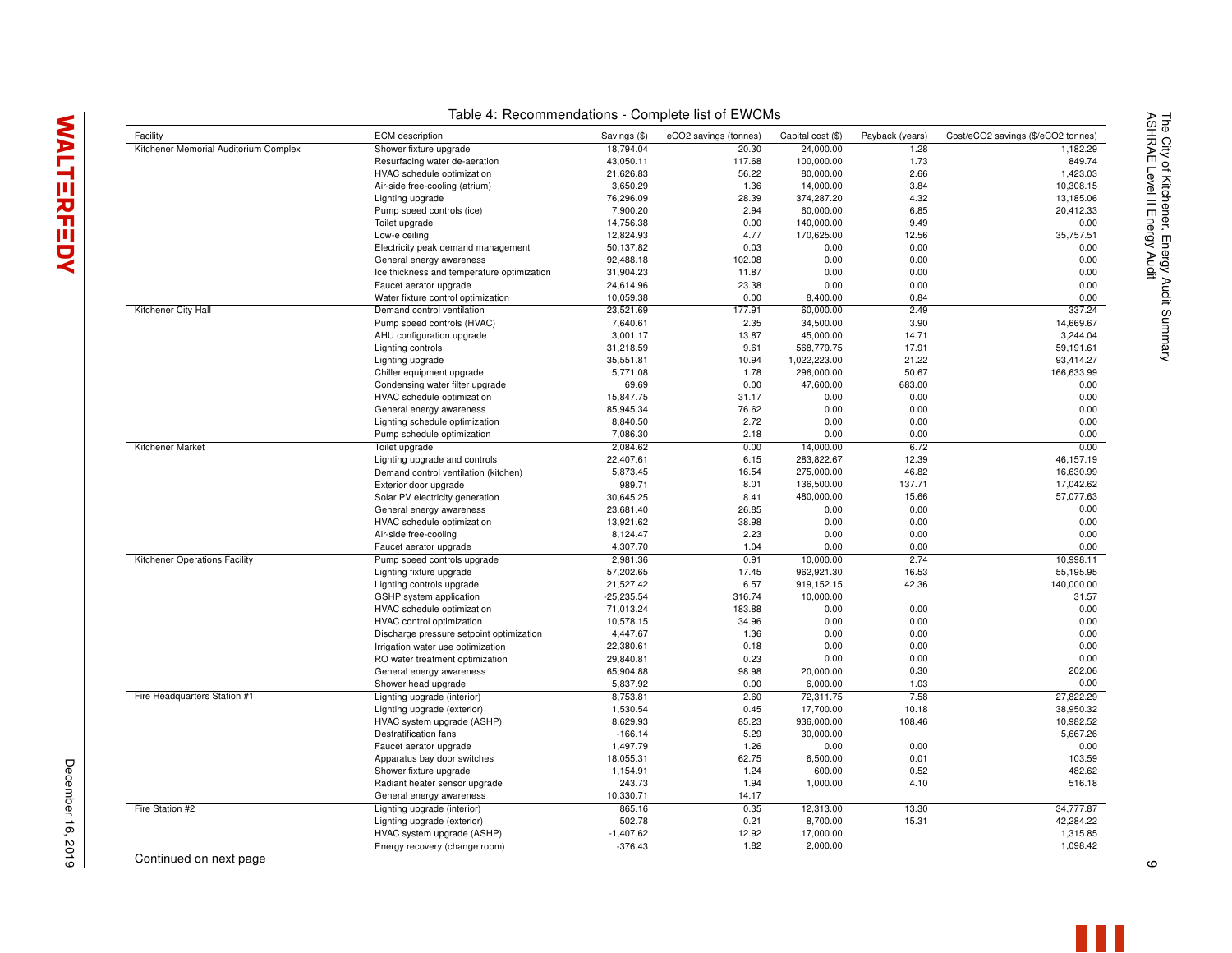| Facility        | <b>ECM</b> description          | Savings (\$) | eCO2 savings (tonnes) | Capital cost (\$) | Payback (years) | Cost/eCO2 savings (\$/eCO2 tonnes) |
|-----------------|---------------------------------|--------------|-----------------------|-------------------|-----------------|------------------------------------|
|                 | Destratification fans           | $-265.80$    | 2.58                  | 30,000.00         |                 | 11.643.66                          |
|                 | Solar PV electricity generation | 4,666.58     | 1.91                  | 87,360.00         | 18.72           | 45,745.41                          |
|                 | Faucet aerator upgrade          | 44.35        | 0.04                  | 0.00              | 0.00            | 0.00                               |
|                 | Shower fixture upgrade          | 211.39       | 0.23                  | 600.00            | 2.84            | 2,641.72                           |
|                 | Water leak monitoring           | 431.11       | 0.00                  | 1,500.00          | 3.48            | 0.00                               |
|                 | Radiant heater sensor upgrade   | 181.61       | 1.42                  | 1,000.00          | 5.51            | 702.31                             |
|                 | General energy awareness        | 1,800.87     | 4.01                  |                   |                 |                                    |
| Fire Station #3 | Lighting upgrade (interior)     | 941.00       | 0.39                  | 13,616.75         | 13.52           | 34,777.87                          |
|                 | Lighting upgrade (exterior)     | 579.23       | 0.24                  | 10,200.00         | 15.58           | 42,321.98                          |
|                 | HVAC system upgrade (ASHP)      | $-2,181.15$  | 20.50                 | 17,000.00         |                 | 829.41                             |
|                 | Energy recovery (change room)   | $-341.00$    | 2.04                  | 2,000.00          |                 | 979.71                             |
|                 | Destratification fans           | $-104.22$    | 3.81                  | 30,000.00         |                 | 7,878.59                           |
|                 | Solar PV electricity generation | 5,769.29     | 2.40                  | 144,000.00        | 24.96           | 59,987.50                          |
|                 | Faucet aerator upgrade          | 378.57       | 0.32                  | 0.00              | 0.00            | 0.00                               |
|                 | Shower fixture upgrade          | 211.06       | 0.23                  | 600.00            | 2.84            | 2.641.72                           |
|                 | Radiant heater sensor upgrade   | 284.90       | 2.26                  | 1,000.00          | 3.51            | 442.68                             |
|                 | Water leak monitoring           | 372.77       | 0.00                  | 1,500.00          | 4.02            | 0.00                               |
|                 | General energy awareness        | 2,052.90     | 5.50                  |                   |                 |                                    |
| Fire Station #4 | Lighting upgrade (interior)     | 856.64       | 0.35                  | 12,251.75         | 13.36           | 34,777.87                          |
|                 | Lighting upgrade (exterior)     | 557.83       | 0.23                  | 9,600.00          | 15.28           | 41,847.84                          |
|                 | Destratification fans           | $-334.21$    | 1.97                  | 30,000.00         |                 | 15,237.09                          |
|                 | HVAC system upgrade (ASHP)      | $-1,057.81$  | 10.10                 | 17,000.00         |                 | 1,683.49                           |
|                 | Energy recovery (change room)   | $-369.00$    | 1.81                  | 2,000.00          |                 | 1,104.70                           |
|                 | Solar PV electricity generation | 6,657.26     | 2.74                  | 162,240.00        | 24.37           | 59,260.34                          |
|                 | Shower fixture upgrade          | 636.00       | 0.68                  | 600.00            | 0.94            | 880.57                             |
|                 | Water leak monitoring           | 287.93       | 0.00                  | 1,500.00          | 5.21            | 0.00                               |
|                 | Radiant heater sensor upgrade   | 144.96       | 1.11                  | 1,000.00          | 6.90            | 898.53                             |
|                 | General energy awareness        | 1,515.56     | 3.23                  |                   |                 |                                    |
| Fire Station #6 | Lighting upgrade (interior)     | 855.11       | 0.35                  | 12,206.25         | 13.33           | 34,777.87                          |
|                 | Lighting upgrade (exterior)     | 443.66       | 0.18                  | 7,800.00          | 15.50           | 42,833.96                          |
|                 | Destratification fans           | $-240.45$    | 2.74                  | 30,000.00         |                 | 10,950.60                          |
|                 | HVAC system upgrade (ASHP)      | $-1,452.31$  | 13.54                 | 17,000.00         |                 | 1,255.12                           |
|                 | Energy recovery (change room)   | $-374.97$    | 1.80                  | 2,000.00          |                 | 1,109.42                           |
|                 | Solar PV electricity generation | 6,406.46     | 2.63                  | 149,760.00        | 23.38           | 56,953.79                          |
|                 | Shower fixture upgrade          | 1,035.68     | 1.11                  | 600.00            | 0.58            | 539.71                             |
|                 | Water leak monitoring           | 384.14       | 0.00                  | 1,500.00          | 3.90            | 0.00                               |
|                 | Radiant heater sensor upgrade   | 191.74       | 1.49                  | 1,000.00          | 5.22            | 669.90                             |
|                 | General energy awareness        | 1,735.02     | 3.81                  |                   |                 |                                    |
| Fire Station #7 | Lighting upgrade (interior)     | 843.60       | 0.35                  | 12,206.25         | 13.52           | 34,777.87                          |
|                 | Lighting upgrade (exterior)     | 650.08       | 0.27                  | 11,400.00         | 15.54           | 42.149.63                          |
|                 | Destratification fans           | $-273.40$    | 2.43                  | 30,000.00         |                 | 12,355.68                          |
|                 | Solar PV electricity generation | 6,281.47     | 2.61                  | 149,760.00        | 23.84           | 57,304.66                          |
|                 | Shower fixture upgrade          | 422.95       | 0.45                  | 600.00            | 1.42            | 1,320.86                           |
|                 | Water leak monitoring           | 322.56       | 0.00                  | 1,500.00          | 4.65            | 0.00                               |
|                 | Radiant heater sensor upgrade   | 171.13       | 1.34                  | 1,000.00          | 5.84            | 747.64                             |
|                 | General energy awareness        | 1,721.52     | 3.95                  |                   |                 |                                    |

Table 4: Recommendations - Complete list of EWCMs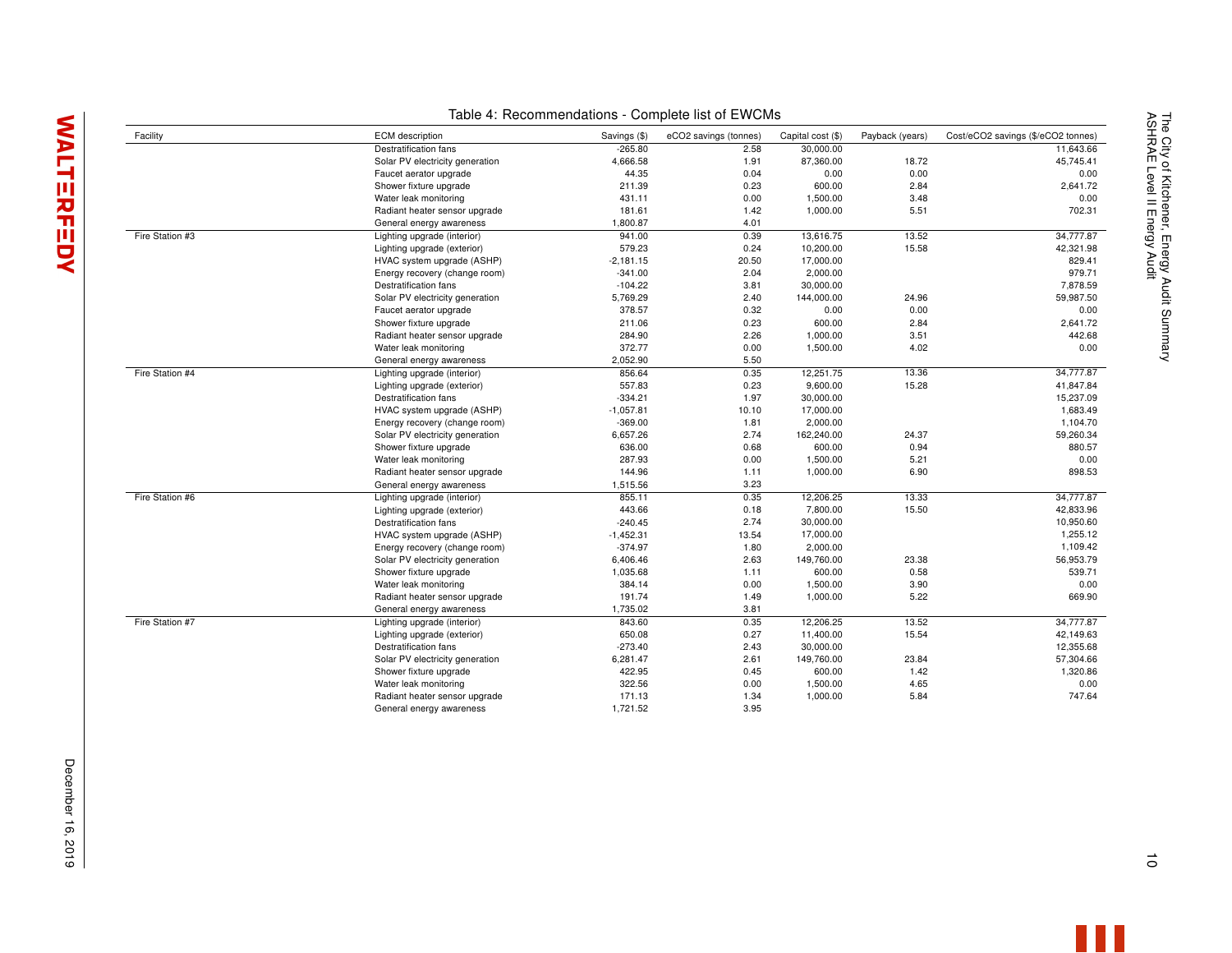|                                                   | $\Omega$ | 500,000 | 1,000,000 | 1,500,000<br>Total annual electricity savings per site (kWh) | 2,000,000 | 2,500, |
|---------------------------------------------------|----------|---------|-----------|--------------------------------------------------------------|-----------|--------|
| Kitchener Memorial Auditorium Complex -           |          | Τ.      |           |                                                              |           |        |
| Sportsworld Arena -                               |          |         |           |                                                              |           |        |
| Kitchener City Hall -                             |          |         |           |                                                              |           |        |
| Kitchener Operations Facility -                   |          |         |           |                                                              |           |        |
| Activa Group Sportsplex -                         |          |         |           |                                                              |           |        |
| Lions Arena -                                     |          |         |           |                                                              |           |        |
| Don Mclaren Arena -                               |          |         |           |                                                              |           |        |
| Grand River Arena -                               |          |         |           |                                                              |           |        |
| Kitchener Market +                                |          |         |           |                                                              |           |        |
| Bridgeport community centre -                     |          |         |           |                                                              |           |        |
| Queensmount Arena -                               |          |         |           |                                                              |           |        |
| Mill countland community centre -                 |          |         |           |                                                              |           |        |
| Stanley park community centre -                   |          |         |           |                                                              |           |        |
| Fire station #5 Forest heights community centre - |          |         |           |                                                              |           |        |
| Kingsdale community centre and wilson park -      |          |         |           |                                                              |           |        |
| Downtown Community Centre/WCDSB Administration -  |          |         |           |                                                              |           |        |
| Country hills comuunity centre -                  |          |         |           |                                                              |           |        |
| Forest Heights Swimming Pool and Library -        |          |         |           |                                                              |           |        |
| Fire Headquarters Station #1 -                    |          |         |           |                                                              |           |        |
| Centreville chicopee community centre -           |          |         |           |                                                              |           |        |
| Victoria Hills Community Centre -                 |          |         |           |                                                              |           |        |
| Breithuapt Centre and Park -                      |          |         |           |                                                              |           |        |
| Grand River Recreation Complex -                  |          |         |           |                                                              |           |        |
| Cameron Heights Collegiate Pool -                 |          |         |           |                                                              |           |        |
| Fire Station #7 -                                 |          |         |           |                                                              |           |        |
| Rockway community centre -                        |          |         |           |                                                              |           |        |
| Fire Station #4                                   |          |         |           |                                                              |           |        |
| Fire Station #6 -                                 |          |         |           |                                                              |           |        |
| Chandler mowat community centre -                 |          |         |           |                                                              |           |        |
| Fire Station #2 -                                 |          |         |           |                                                              |           |        |
| Fire Station #3 -                                 |          |         |           |                                                              |           |        |
| Harry Class Pool +                                |          |         |           |                                                              |           |        |
| Williamsburg Community Centre -                   |          |         |           |                                                              |           |        |
| Wilson pool +                                     |          |         |           |                                                              |           |        |
| Idlewood Pool+                                    |          |         |           |                                                              |           |        |

 $\vec{\Xi}$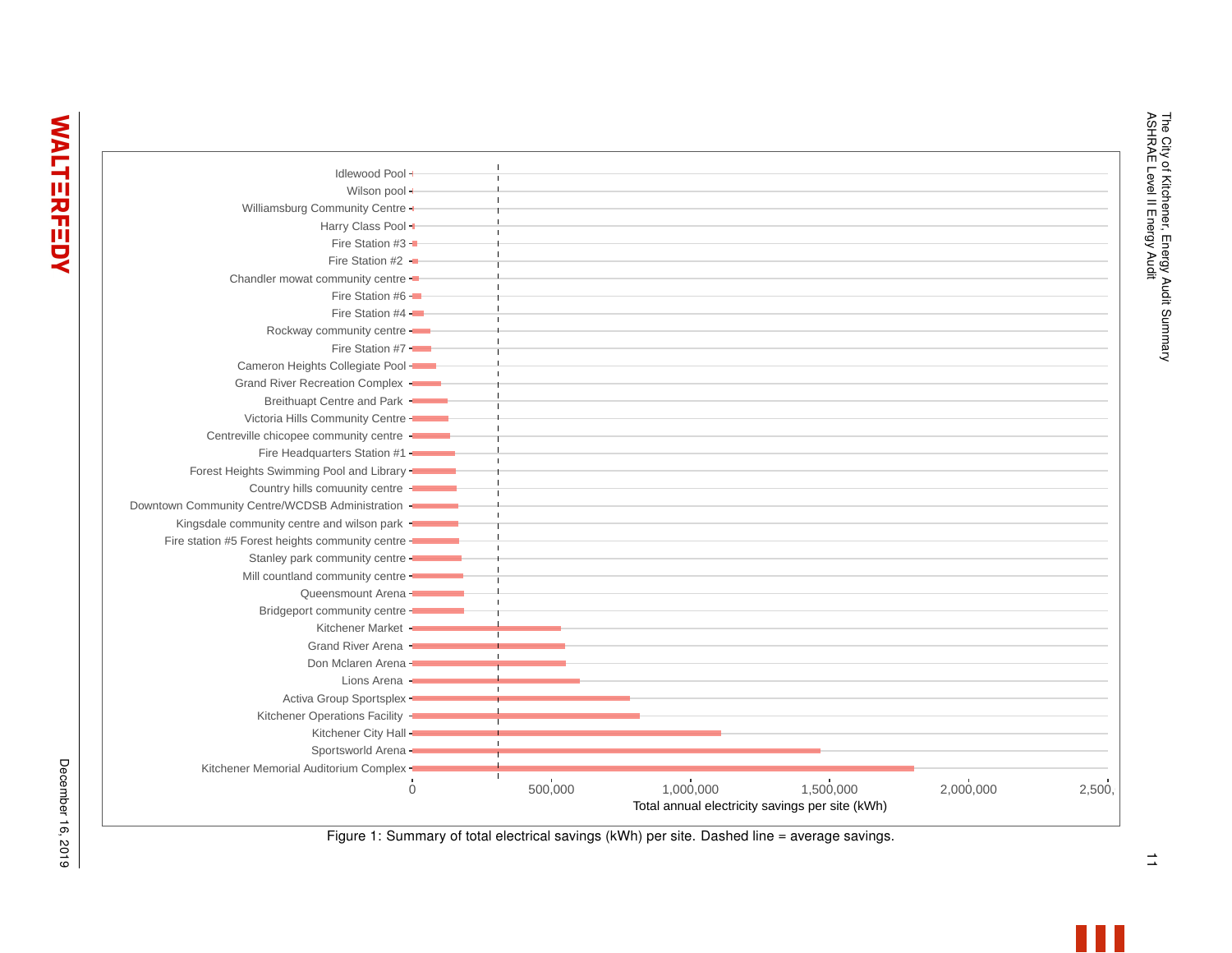| Kitchener Memorial Auditorium Complex -<br>Kitchener Operations Facility | $\Omega$ | п.<br>50,000 | 100,000 | 150,000 | 200,000<br>Total annual natural gas savings per site (m3) | 250,000 | 300,000 | 350.0 |
|--------------------------------------------------------------------------|----------|--------------|---------|---------|-----------------------------------------------------------|---------|---------|-------|
| Kitchener City Hall -                                                    |          |              |         |         |                                                           |         |         |       |
| Breithuapt Centre and Park -                                             |          |              |         |         |                                                           |         |         |       |
| Fire Headquarters Station #1 -                                           |          |              |         |         |                                                           |         |         |       |
| Activa Group Sportsplex -                                                |          |              |         |         |                                                           |         |         |       |
| Grand River Recreation Complex -                                         |          |              |         |         |                                                           |         |         |       |
| Forest Heights Swimming Pool and Library -                               |          |              |         |         |                                                           |         |         |       |
| Sportsworld Arena -                                                      |          |              |         |         |                                                           |         |         |       |
| Cameron Heights Collegiate Pool -                                        |          |              |         |         |                                                           |         |         |       |
| Kitchener Market -                                                       |          |              |         |         |                                                           |         |         |       |
| Grand River Arena -                                                      |          |              |         |         |                                                           |         |         |       |
| Downtown Community Centre/WCDSB Administration -                         |          |              |         |         |                                                           |         |         |       |
| Fire Station #3 -                                                        |          |              |         |         |                                                           |         |         |       |
| Lions Arena -                                                            |          |              |         |         |                                                           |         |         |       |
| Don Mclaren Arena -                                                      |          |              |         |         |                                                           |         |         |       |
| Fire Station #6 -                                                        |          |              |         |         |                                                           |         |         |       |
| Country hills comuunity centre                                           |          |              |         |         |                                                           |         |         |       |
| Harry Class Pool -                                                       |          |              |         |         |                                                           |         |         |       |
| Fire Station #2 -                                                        |          |              |         |         |                                                           |         |         |       |
| Fire station #5 Forest heights community centre -                        |          |              |         |         |                                                           |         |         |       |
| Fire Station #4 -                                                        |          |              |         |         |                                                           |         |         |       |
| Kingsdale community centre and wilson park -                             |          |              |         |         |                                                           |         |         |       |
| Victoria Hills Community Centre -                                        |          |              |         |         |                                                           |         |         |       |
| Mill countland community centre -                                        |          |              |         |         |                                                           |         |         |       |
| Centreville chicopee community centre                                    |          |              |         |         |                                                           |         |         |       |
| Fire Station #7 -                                                        |          |              |         |         |                                                           |         |         |       |
| Queensmount Arena -                                                      |          |              |         |         |                                                           |         |         |       |
| Rockway community centre -                                               |          |              |         |         |                                                           |         |         |       |
| Chandler mowat community centre -                                        |          |              |         |         |                                                           |         |         |       |
| Stanley park community centre -                                          |          |              |         |         |                                                           |         |         |       |
| Wilson pool +                                                            |          |              |         |         |                                                           |         |         |       |
| Idlewood Pool +                                                          |          |              |         |         |                                                           |         |         |       |
| Williamsburg Community Centre -                                          |          |              |         |         |                                                           |         |         |       |
|                                                                          |          |              |         |         |                                                           |         |         |       |

The City of Kitchener, Energy Audit Summary

The City of Kitchener, Energy Audit Summary<br>ASHRAE Level II Energy Audit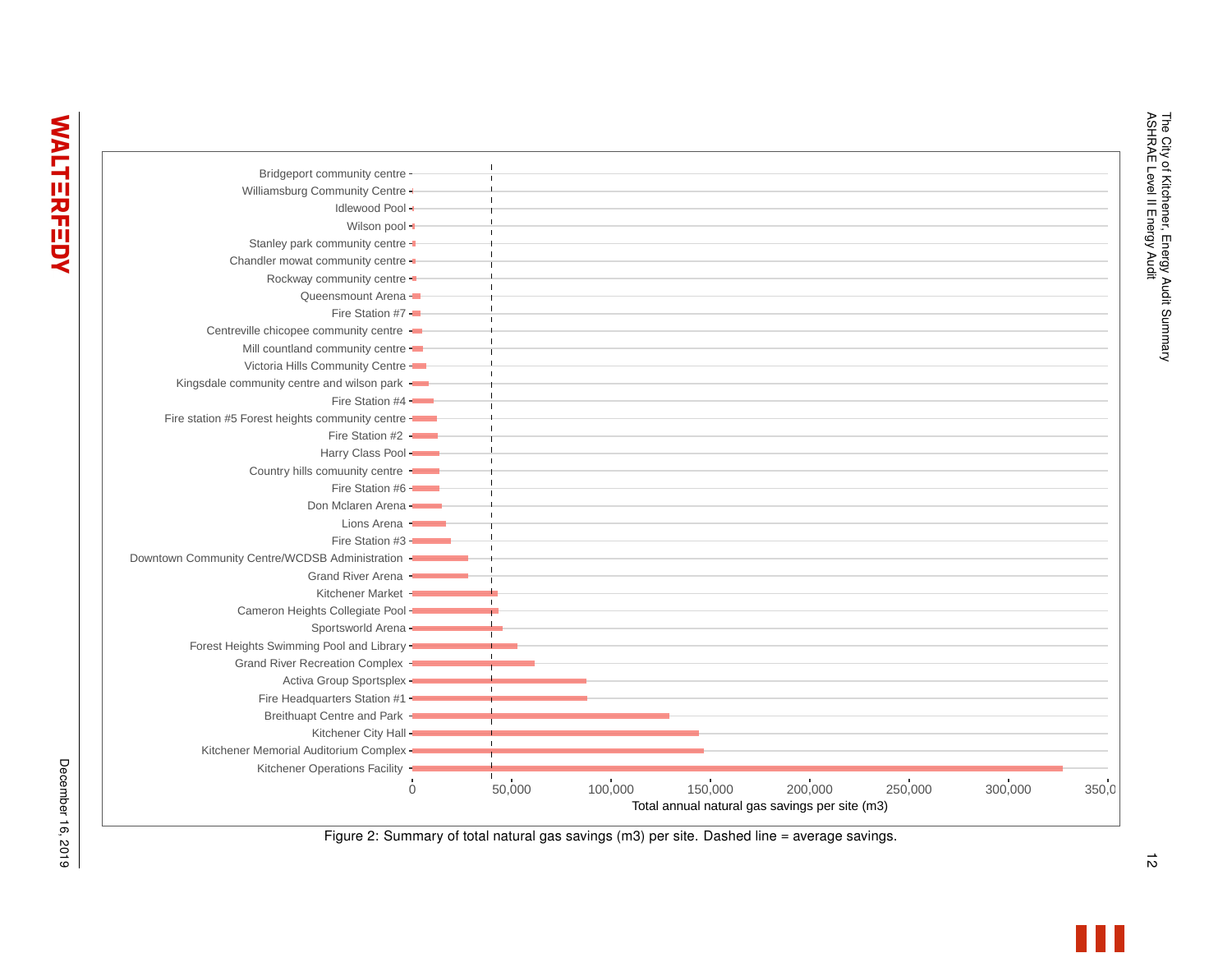| Williamsburg Community Centre -                   |          |              |       |       |       |                                                    |        |        |        |       |
|---------------------------------------------------|----------|--------------|-------|-------|-------|----------------------------------------------------|--------|--------|--------|-------|
|                                                   |          |              |       |       |       |                                                    |        |        |        |       |
| Harry Class Pool +                                |          |              |       |       |       |                                                    |        |        |        |       |
| Wilson pool +                                     |          |              |       |       |       |                                                    |        |        |        |       |
| Queensmount Arena -                               |          |              |       |       |       |                                                    |        |        |        |       |
| Idlewood Pool -                                   |          |              |       |       |       |                                                    |        |        |        |       |
| Bridgeport community centre -                     |          |              |       |       |       |                                                    |        |        |        |       |
| Mill countland community centre -                 |          |              |       |       |       |                                                    |        |        |        |       |
| Victoria Hills Community Centre -                 |          |              |       |       |       |                                                    |        |        |        |       |
| Stanley park community centre -                   |          |              |       |       |       |                                                    |        |        |        |       |
| Fire Station #7 -                                 |          |              |       |       |       |                                                    |        |        |        |       |
| Fire Station #2 $\blacksquare$                    |          |              |       |       |       |                                                    |        |        |        |       |
| Kingsdale community centre and wilson park -      |          |              |       |       |       |                                                    |        |        |        |       |
| Fire Station #4 -                                 |          |              |       |       |       |                                                    |        |        |        |       |
| Country hills comuunity centre                    |          |              |       |       |       |                                                    |        |        |        |       |
| Fire Station #3 -                                 |          |              |       |       |       |                                                    |        |        |        |       |
| Fire Station #6 -                                 |          |              |       |       |       |                                                    |        |        |        |       |
| Downtown Community Centre/WCDSB Administration -  |          |              |       |       |       |                                                    |        |        |        |       |
| Rockway community centre -                        |          |              |       |       |       |                                                    |        |        |        |       |
| Don Mclaren Arena -                               |          |              |       |       |       |                                                    |        |        |        |       |
| Fire station #5 Forest heights community centre - |          |              |       |       |       |                                                    |        |        |        |       |
| Fire Headquarters Station #1                      |          |              |       |       |       |                                                    |        |        |        |       |
| Lions Arena -                                     |          |              |       |       |       |                                                    |        |        |        |       |
| Grand River Recreation Complex                    |          |              |       |       |       |                                                    |        |        |        |       |
| Chandler mowat community centre -                 |          |              |       |       |       |                                                    |        |        |        |       |
| Grand River Arena -                               |          |              |       |       |       |                                                    |        |        |        |       |
| Forest Heights Swimming Pool and Library -        |          |              |       |       |       |                                                    |        |        |        |       |
| Kitchener Market +                                |          |              |       |       |       |                                                    |        |        |        |       |
|                                                   |          |              |       |       |       |                                                    |        |        |        |       |
| Kitchener City Hall-                              |          |              |       |       |       |                                                    |        |        |        |       |
| Sportsworld Arena -                               |          |              |       |       |       |                                                    |        |        |        |       |
| Cameron Heights Collegiate Pool -                 |          |              |       |       |       |                                                    |        |        |        |       |
| Activa Group Sportsplex -                         |          |              |       |       |       |                                                    |        |        |        |       |
| Centreville chicopee community centre             |          |              |       |       |       |                                                    |        |        |        |       |
| Breithuapt Centre and Park -                      |          | $\mathbf{L}$ |       |       |       |                                                    |        |        |        |       |
| Kitchener Operations Facility -                   |          |              |       |       |       |                                                    |        |        |        |       |
| Kitchener Memorial Auditorium Complex -           |          | л,           |       |       |       |                                                    |        |        |        |       |
|                                                   | $\Omega$ | 2,000        | 4,000 | 6,000 | 8,000 | 10,000<br>Total annual water savings per site (m3) | 12,000 | 14,000 | 16,000 | 18,00 |

Figure 3: Summary of total water gas savings (m3) per site. Dashed line = average savings.

 $\vec{\omega}$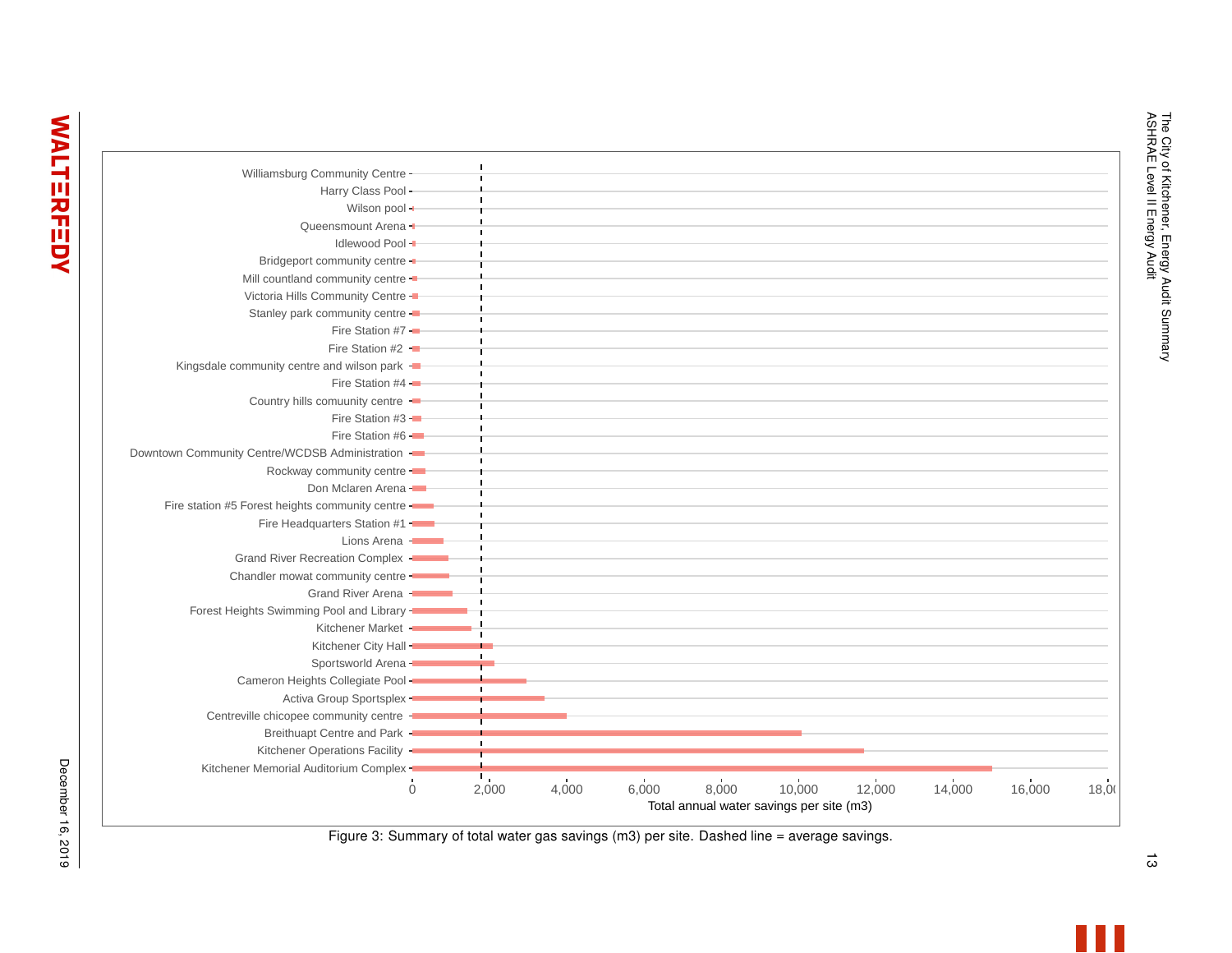| Williamsburg Community Centre +                   |          |        |         |         |         |                                               |         |         |         |         |       |
|---------------------------------------------------|----------|--------|---------|---------|---------|-----------------------------------------------|---------|---------|---------|---------|-------|
| Wilson pool +                                     |          |        |         |         |         |                                               |         |         |         |         |       |
| Idlewood Pool +                                   |          |        |         |         |         |                                               |         |         |         |         |       |
| Harry Class Pool -                                |          |        |         |         |         |                                               |         |         |         |         |       |
| Fire Station #2 -                                 |          |        |         |         |         |                                               |         |         |         |         |       |
| Fire Station #3                                   |          |        |         |         |         |                                               |         |         |         |         |       |
|                                                   |          |        |         |         |         |                                               |         |         |         |         |       |
| Chandler mowat community centre -                 |          |        |         |         |         |                                               |         |         |         |         |       |
| Fire Station #4 -                                 |          |        |         |         |         |                                               |         |         |         |         |       |
| Fire Station #6 -                                 |          |        |         |         |         |                                               |         |         |         |         |       |
| Fire Station #7 -                                 |          |        |         |         |         |                                               |         |         |         |         |       |
| Rockway community centre -                        |          |        |         |         |         |                                               |         |         |         |         |       |
| Victoria Hills Community Centre -                 |          |        |         |         |         |                                               |         |         |         |         |       |
| Bridgeport community centre -                     |          |        |         |         |         |                                               |         |         |         |         |       |
| Stanley park community centre -                   |          |        |         |         |         |                                               |         |         |         |         |       |
| Kingsdale community centre and wilson park -      |          |        |         |         |         |                                               |         |         |         |         |       |
| Country hills comuunity centre -                  |          |        |         |         |         |                                               |         |         |         |         |       |
| Mill countland community centre -                 |          |        |         |         |         |                                               |         |         |         |         |       |
| Queensmount Arena -                               |          |        |         |         |         |                                               |         |         |         |         |       |
| Fire station #5 Forest heights community centre - |          |        |         |         |         |                                               |         |         |         |         |       |
| Downtown Community Centre/WCDSB Administration -  |          |        |         |         |         |                                               |         |         |         |         |       |
| Grand River Recreation Complex -                  |          |        |         |         |         |                                               |         |         |         |         |       |
| Cameron Heights Collegiate Pool -                 |          |        |         |         |         |                                               |         |         |         |         |       |
| Centreville chicopee community centre -           |          |        |         |         |         |                                               |         |         |         |         |       |
| Forest Heights Swimming Pool and Library -        |          |        |         |         |         |                                               |         |         |         |         |       |
| Fire Headquarters Station #1 -                    |          |        |         |         |         |                                               |         |         |         |         |       |
| Grand River Arena -                               |          |        |         |         |         |                                               |         |         |         |         |       |
| Breithuapt Centre and Park -                      |          |        |         |         |         |                                               |         |         |         |         |       |
| Don Mclaren Arena -                               |          |        |         |         |         |                                               |         |         |         |         |       |
| Kitchener Market -                                |          |        |         |         |         |                                               |         |         |         |         |       |
| Lions Arena -                                     |          |        |         |         |         |                                               |         |         |         |         |       |
| Activa Group Sportsplex -                         |          |        |         |         |         |                                               |         |         |         |         |       |
| Kitchener City Hall -                             |          |        |         |         |         |                                               |         |         |         |         |       |
| Sportsworld Arena -                               |          |        |         |         |         |                                               |         |         |         |         |       |
| Kitchener Operations Facility                     |          |        |         |         |         |                                               |         |         |         |         |       |
| Kitchener Memorial Auditorium Complex -           |          |        |         |         |         |                                               |         |         |         |         |       |
|                                                   | $\Omega$ | 50,000 | 100,000 | 150,000 | 200,000 | 250,000<br>Total annual savings per site (\$) | 300,000 | 350,000 | 400,000 | 450,000 | 500,0 |

Figure 4: Summary of total cost savings (\$) per site. Dashed line = average savings.

The City of Kitchener, Energy Audit Summary<br>ASHRAE Level II Energy Audit 14 ASHRAE Level II Energy Audit The City of Kitchener, Energy Audit Summary

 $\frac{1}{4}$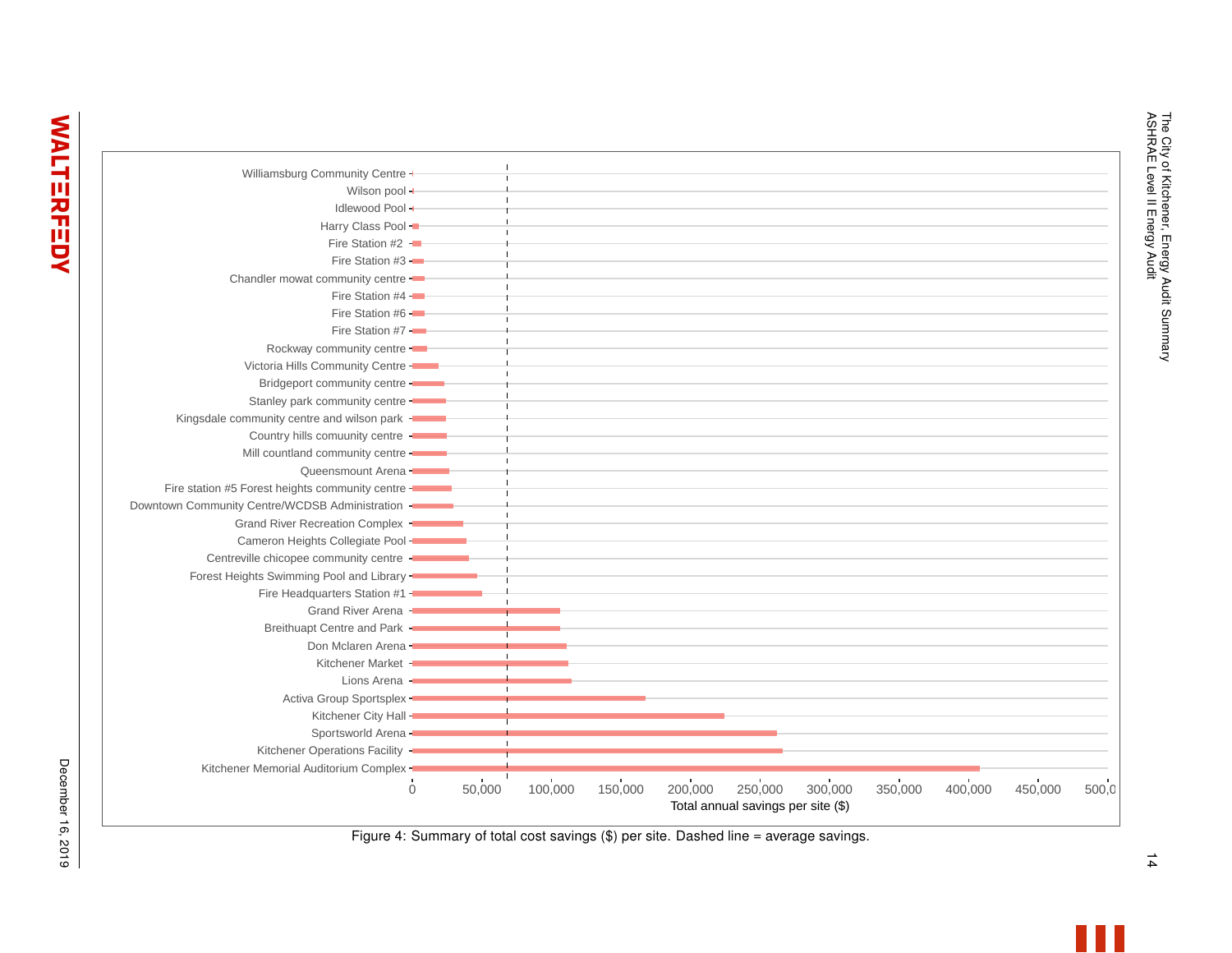| Williamsburg Community Centre +                   |          |    |     |              |     |     |                                      |     |     |     |     |     |     |     |     |
|---------------------------------------------------|----------|----|-----|--------------|-----|-----|--------------------------------------|-----|-----|-----|-----|-----|-----|-----|-----|
| Idlewood Pool -                                   |          |    |     |              |     |     |                                      |     |     |     |     |     |     |     |     |
| Wilson pool -                                     |          |    |     |              |     |     |                                      |     |     |     |     |     |     |     |     |
| Chandler mowat community centre -                 |          |    |     |              |     |     |                                      |     |     |     |     |     |     |     |     |
| Rockway community centre -                        |          |    |     |              |     |     |                                      |     |     |     |     |     |     |     |     |
| Bridgeport community centre -                     |          |    |     |              |     |     |                                      |     |     |     |     |     |     |     |     |
| Fire Station #7 -                                 |          |    |     |              |     |     |                                      |     |     |     |     |     |     |     |     |
| Stanley park community centre -                   |          |    |     |              |     |     |                                      |     |     |     |     |     |     |     |     |
| Centreville chicopee community centre -           |          |    |     |              |     |     |                                      |     |     |     |     |     |     |     |     |
| Queensmount Arena -                               |          |    |     |              |     |     |                                      |     |     |     |     |     |     |     |     |
| Mill countland community centre -                 |          |    |     |              |     |     |                                      |     |     |     |     |     |     |     |     |
| Victoria Hills Community Centre -                 |          |    |     |              |     |     |                                      |     |     |     |     |     |     |     |     |
| Fire Station #4 -                                 |          |    |     |              |     |     |                                      |     |     |     |     |     |     |     |     |
| Kingsdale community centre and wilson park        |          |    |     |              |     |     |                                      |     |     |     |     |     |     |     |     |
| Fire Station #2 -                                 |          |    |     |              |     |     |                                      |     |     |     |     |     |     |     |     |
| Harry Class Pool -                                |          |    |     |              |     |     |                                      |     |     |     |     |     |     |     |     |
| Fire Station #6 -                                 |          |    |     |              |     |     |                                      |     |     |     |     |     |     |     |     |
| Fire station #5 Forest heights community centre - |          |    |     |              |     |     |                                      |     |     |     |     |     |     |     |     |
| Country hills comuunity centre -                  |          |    |     |              |     |     |                                      |     |     |     |     |     |     |     |     |
| Fire Station #3 -                                 |          |    |     |              |     |     |                                      |     |     |     |     |     |     |     |     |
| Don Mclaren Arena -                               |          |    |     |              |     |     |                                      |     |     |     |     |     |     |     |     |
| Downtown Community Centre/WCDSB Administration -  |          |    |     |              |     |     |                                      |     |     |     |     |     |     |     |     |
| Lions Arena -                                     |          |    |     |              |     |     |                                      |     |     |     |     |     |     |     |     |
| Grand River Arena -                               |          |    |     |              |     |     |                                      |     |     |     |     |     |     |     |     |
| Cameron Heights Collegiate Pool -                 |          |    |     |              |     |     |                                      |     |     |     |     |     |     |     |     |
| Forest Heights Swimming Pool and Library -        |          |    |     |              |     |     |                                      |     |     |     |     |     |     |     |     |
| Kitchener Market -                                |          |    |     |              |     |     |                                      |     |     |     |     |     |     |     |     |
| Grand River Recreation Complex -                  |          |    |     |              |     |     |                                      |     |     |     |     |     |     |     |     |
| Sportsworld Arena -                               |          |    |     |              |     |     |                                      |     |     |     |     |     |     |     |     |
| Fire Headquarters Station #1 -                    |          |    |     |              |     |     |                                      |     |     |     |     |     |     |     |     |
| Activa Group Sportsplex -                         |          |    |     |              |     |     |                                      |     |     |     |     |     |     |     |     |
| Breithuapt Centre and Park                        |          |    |     |              |     |     |                                      |     |     |     |     |     |     |     |     |
| Kitchener City Hall -                             |          |    |     |              |     |     |                                      |     |     |     |     |     |     |     |     |
| Kitchener Memorial Auditorium Complex -           |          |    |     |              |     |     |                                      |     |     |     |     |     |     |     |     |
| Kitchener Operations Facility -                   |          |    |     |              |     |     |                                      |     |     |     |     |     |     |     |     |
|                                                   |          |    | т,  | $\mathbf{L}$ |     |     |                                      |     |     |     |     |     | 600 |     |     |
|                                                   | $\Omega$ | 50 | 100 | 150          | 200 | 250 | 300                                  | 350 | 400 | 450 | 500 | 550 |     | 650 | 700 |
|                                                   |          |    |     |              |     |     | Total eCO2 savings per site (tonnes) |     |     |     |     |     |     |     |     |
|                                                   |          |    |     |              |     |     |                                      |     |     |     |     |     |     |     |     |

December 16, 2019

December 16, 2019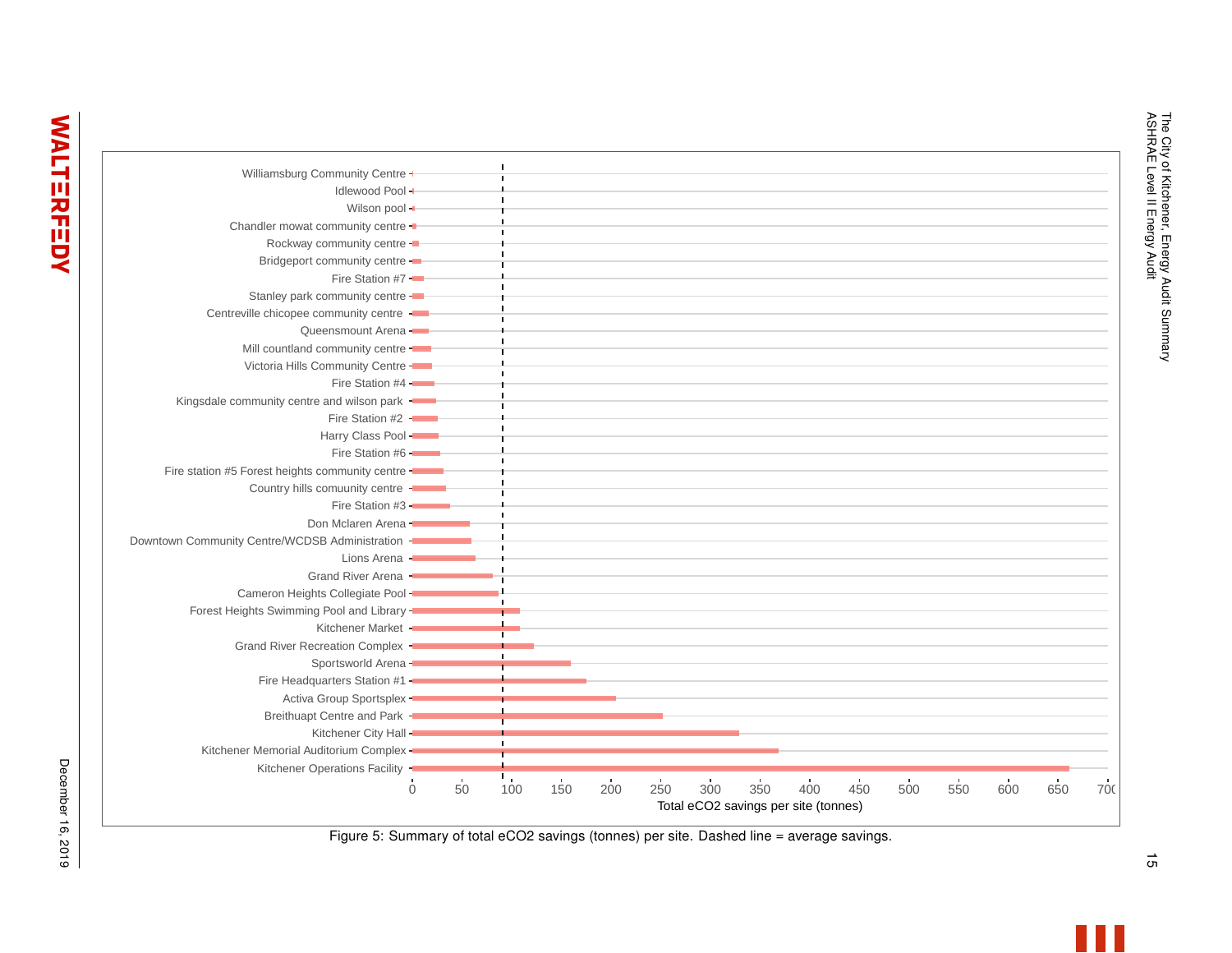|                                                   | $\Omega$ | 500,000        | 1,000,000 | 1,500,000 | 2,000,000<br>Total capital cost per site (\$) | 2,500,000 | 3,000,000 | 3,500,000 | 4,000, |
|---------------------------------------------------|----------|----------------|-----------|-----------|-----------------------------------------------|-----------|-----------|-----------|--------|
| Sportsworld Arena -                               |          | $\mathbf{I}$   |           |           |                                               |           |           |           |        |
| Kitchener City Hall -                             |          |                |           |           |                                               |           |           |           |        |
| Kitchener Operations Facility -                   |          |                |           |           |                                               |           |           |           |        |
| Lions Arena -                                     |          |                |           |           |                                               |           |           |           |        |
| Don Mclaren Arena -                               |          | $\blacksquare$ |           |           |                                               |           |           |           |        |
| Grand River Arena -                               |          |                |           |           |                                               |           |           |           |        |
| Kitchener Market -                                |          | $\blacksquare$ |           |           |                                               |           |           |           |        |
| Fire Headquarters Station #1 -                    |          |                |           |           |                                               |           |           |           |        |
| Kitchener Memorial Auditorium Complex -           |          |                |           |           |                                               |           |           |           |        |
| Fire station #5 Forest heights community centre - |          |                |           |           |                                               |           |           |           |        |
| Queensmount Arena -                               |          |                |           |           |                                               |           |           |           |        |
| Bridgeport community centre -                     |          |                |           |           |                                               |           |           |           |        |
| Mill countland community centre -                 |          |                |           |           |                                               |           |           |           |        |
| Kingsdale community centre and wilson park -      |          |                |           |           |                                               |           |           |           |        |
| Stanley park community centre -                   |          |                |           |           |                                               |           |           |           |        |
| Breithuapt Centre and Park -                      |          |                |           |           |                                               |           |           |           |        |
| Country hills comuunity centre -                  |          |                |           |           |                                               |           |           |           |        |
| Centreville chicopee community centre -           |          |                |           |           |                                               |           |           |           |        |
| Activa Group Sportsplex -                         |          |                |           |           |                                               |           |           |           |        |
| Forest Heights Swimming Pool and Library -        |          |                |           |           |                                               |           |           |           |        |
| Victoria Hills Community Centre -                 |          |                |           |           |                                               |           |           |           |        |
| Cameron Heights Collegiate Pool -                 |          |                |           |           |                                               |           |           |           |        |
| Fire Station #4 -                                 |          |                |           |           |                                               |           |           |           |        |
| Fire Station #6 -                                 |          |                |           |           |                                               |           |           |           |        |
| Fire Station #3 -                                 |          |                |           |           |                                               |           |           |           |        |
| Fire Station #7 -                                 |          |                |           |           |                                               |           |           |           |        |
| Grand River Recreation Complex -                  |          |                |           |           |                                               |           |           |           |        |
| Downtown Community Centre/WCDSB Administration -  |          |                |           |           |                                               |           |           |           |        |
| Fire Station #2 -                                 |          |                |           |           |                                               |           |           |           |        |
| Rockway community centre -                        |          |                |           |           |                                               |           |           |           |        |
| Harry Class Pool -                                |          |                |           |           |                                               |           |           |           |        |
| Chandler mowat community centre -                 |          |                |           |           |                                               |           |           |           |        |
| Wilson pool -                                     |          |                |           |           |                                               |           |           |           |        |
| Williamsburg Community Centre -                   |          |                |           |           |                                               |           |           |           |        |
| Idlewood Pool +                                   |          |                |           |           |                                               |           |           |           |        |

 $\vec{\circ}$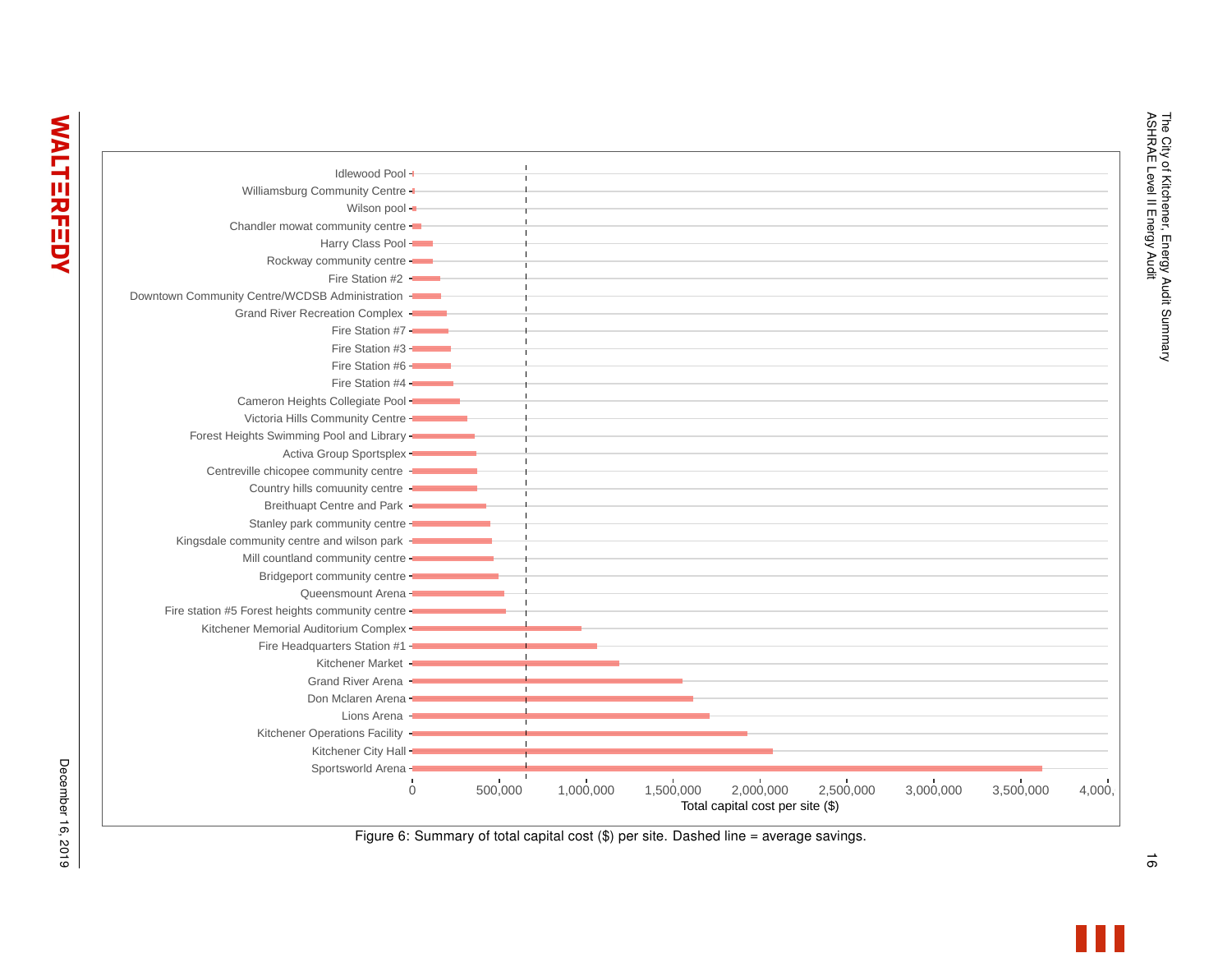

The City of Kitchener, Energy Audit Summary

The City of Kitchener, Energy Audit Summary<br>ASHRAE Level II Energy Audit